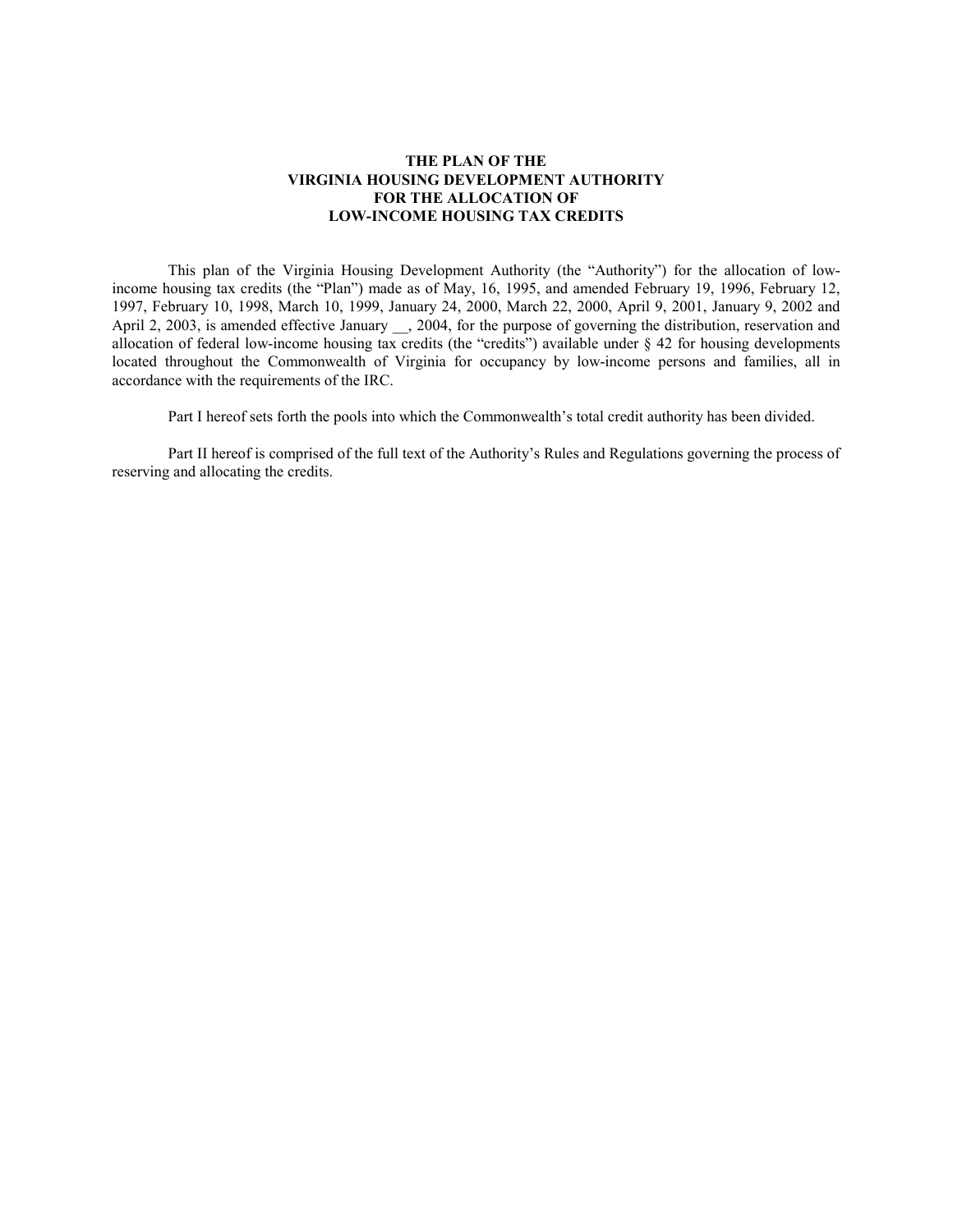# 2

# **PART I**

# **The following Allocation Pool structure shall be effective until December 31, 2003:**

# **ALLOCATION POOLS**

Under the low-income housing tax credit program established by § 42 of the Internal Revenue Code (the "IRC"), the Commonwealth of Virginia has a certain per capita dollar amount of low-income housing tax credits ("Credits") to be allocated each calendar year under §  $42(h)(3)(C)(i)$  of the IRC (the "Annual Credit Authority") to qualified low-income housing developments located therein. The Commonwealth of Virginia also has additional sources of Creditslow-income housing tax credits (i.e. unused, returned or, national pool and future year's per capita credits) that may be allocated ("Additional Credits") to qualified low-income housing developments located therein. In order to promote a distribution of the Annual Credit Authority and Additional Credits ("Total Credit Authority") which effectively address the low-income housing needs of the stateCommonwealth, the Authority hereby divides its Annualthe Total Credit Authority, less pre-reservations, into several pools of Credits, each containing a portion of the Annual Credit Authority, and an at-large pool containing Additional Credits and unreserved Annual Credit Authority, all as set forth below:

### **A. Annual Credit Authority Allocation Pools Credit Authority**

# **1. Nonprofit Pool 15.00%**

Each development which is eligible for inclusion in this pool under the Rules and Regulations will initially compete in this pool regardless of where it is located within the state.

# **2. Local Housing Authority ("LHA") Pool 15.00%**

Each development sponsored by local housing authorities (i.e. applicants claiming experience points for local housing development units) and/or receiving HOPE VI funds that request \$650,000 or less in credits.

# **3. Northern Virginia MSA Pool 15.40%18.18%**

Each development (including excess nonprofit and LHA developments, but excluding Rural Development financed developments under 64 units) which is located within one of the jurisdictions listed below will compete in this pool.

| Alexandria City  | <b>Fairfax County</b>  | Loudoun County        | Spotsylvania County    |
|------------------|------------------------|-----------------------|------------------------|
| Arlington County | Falls Church City      | Manassas City         | <b>Stafford County</b> |
| Clarke County    | <b>Fauguier County</b> | Manassas Park City    | <b>Warren County</b>   |
| Fairfax City     | Fredericksburg City    | Prince William County |                        |

#### **4. Richmond MSA Pool 11.45%11.36%**

Each development (including excess nonprofit and LHA developments, but excluding Rural Development financed developments under 64 units) which is located within one of the jurisdictions listed below will compete in this pool.

| <b>Amelia County</b>       | <b>Cumberland County</b> | Hopewell City                  | Petersburg City      |
|----------------------------|--------------------------|--------------------------------|----------------------|
| <b>Caroline County</b>     | Dinwiddie County         | <u>King &amp; Queen County</u> | Powhatan County      |
| <b>Charles City County</b> | Goochland County         | <b>King William County</b>     | Prince George County |
| Chesterfield County        | <b>Hanover County</b>    | Louisa County                  | Richmond City        |
| Colonial Heights City      | Henrico County           | New Kent County                | <b>Sussex County</b> |

# **5. Tidewater MSA Pool 14.69%19.02%**

Each development (including excess nonprofit and LHA developments, but excluding Rural Development financed developments under 64 units) which is located within one of the jurisdictions listed below will compete in this pool.

**Credit Source % of AnnualTotal**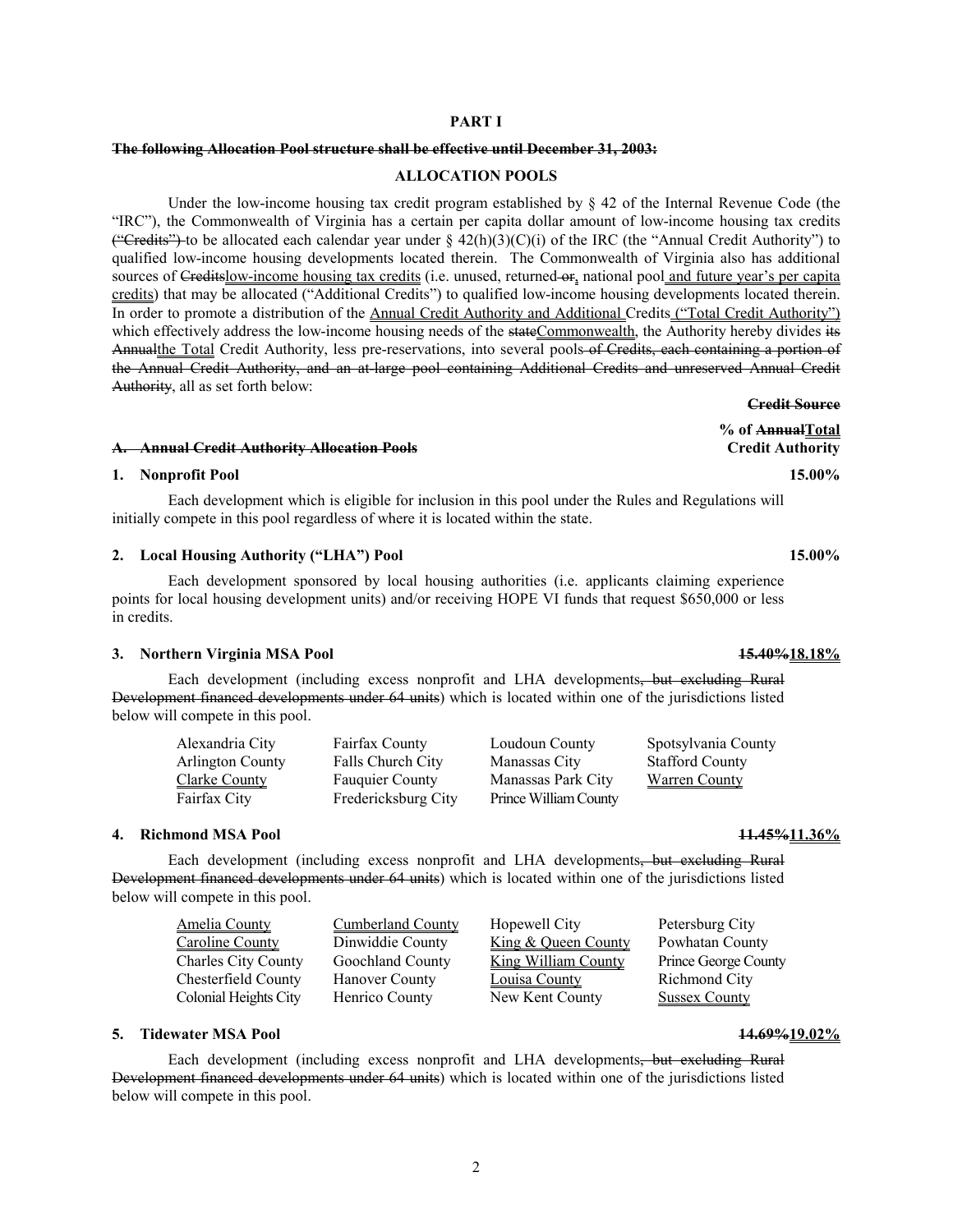Gloucester County Matthews County Poquoson City Williamsburg City Hampton City Newport News City Suffolk City York County Isle of Wight County Norfolk City Surry County

Chesapeake City James City County Portsmouth City Virginia Beach City

**% of AnnualTotal Credit Authority** 

### **6. Small MSA and Micropolitan Area Pool 10.6815.06%**

Each development (including excess nonprofit and LHA developments, but excluding Rural Development financed developments under 64 units) which is (i) located within one of the jurisdictions listed below or (ii) larger than 50 units and not eligible to compete in any of the MSA Pools set forth hereinabove, will compete in this pool.

| Albemarle County         | <del>Clarke County</del> | <b>Henry County</b>      | Roanoke County           |
|--------------------------|--------------------------|--------------------------|--------------------------|
| <b>Amherst County</b>    | Culpeper County          | King George County       | <b>Rockingham County</b> |
| <b>Augusta County</b>    | Craig County             | Lynchburg City           | Salem City               |
| <b>Appomattox County</b> | Danville City            | Martinsville City        | <b>Scott County</b>      |
| <b>Bedford City</b>      | Fluvanna County          | <b>Montgomery County</b> | <b>Staunton City</b>     |
| <b>Bedford County</b>    | <b>Franklin County</b>   | <b>Nelson County</b>     | <b>Tazewell County</b>   |
| <b>Botetourt County</b>  | <b>Frederick County</b>  | Pittsylvania County      | Warren County            |
| <b>Bristol City</b>      | Giles County             | Pulaski County           | <b>Washington County</b> |
| Campbell County          | Greene County            | Radford City             | Waynesboro City          |
| Charlottesville City     | <b>Harrisonburg City</b> | Roanoke City             | Winchester Citv          |

# **7. Rural Pool (Remaining Geographic Areas) 17.78%6.38%**

Each development (including excess non-profit and LHA developments) not exceeding 50 units (or 64 units if financed by Rural Development), which is not eligible to compete in any of the four MSA Pools, and any Rural Development financed developments under 64 units located in any jurisdiction listed under any of the four MSA Pools, will compete in this pool.

| <b>Additional Credits</b><br>$\mathbf{r}$ | <b>Unreserved Credits</b>                   |
|-------------------------------------------|---------------------------------------------|
| 8. At-Large Pool                          | <b>Additional Creditsfrom Pools 1-7</b>     |
|                                           | and unreserved<br><del>anu um escrveu</del> |
|                                           | <b>Annual Credit Authority</b>              |

Each development that does not initially rank high enough to receive a reservation of Credits under the Annual Credit Authority credits in pools 1-7 will compete in this pool.

**Tier 1 Developments.** The following type of developments shall be designated "Tier 1" developments and shall be eligible to receive a reservation of credits prior to all Tier 2 developments: the highest ranked development ranked above threshold not receiving a reservation of credits from each of the seven pools above.

**Tier 2 Developments.** The following type of developments shall be designated "Tier 2" developments and shall receive a reservation of credits after all Tier 1 developments: any Tier 1 developments not funded in Tier 1 and all remaining developments ranking above threshold.

The reservation and allocation of credits to applications shall be governed by Part II of the Plan.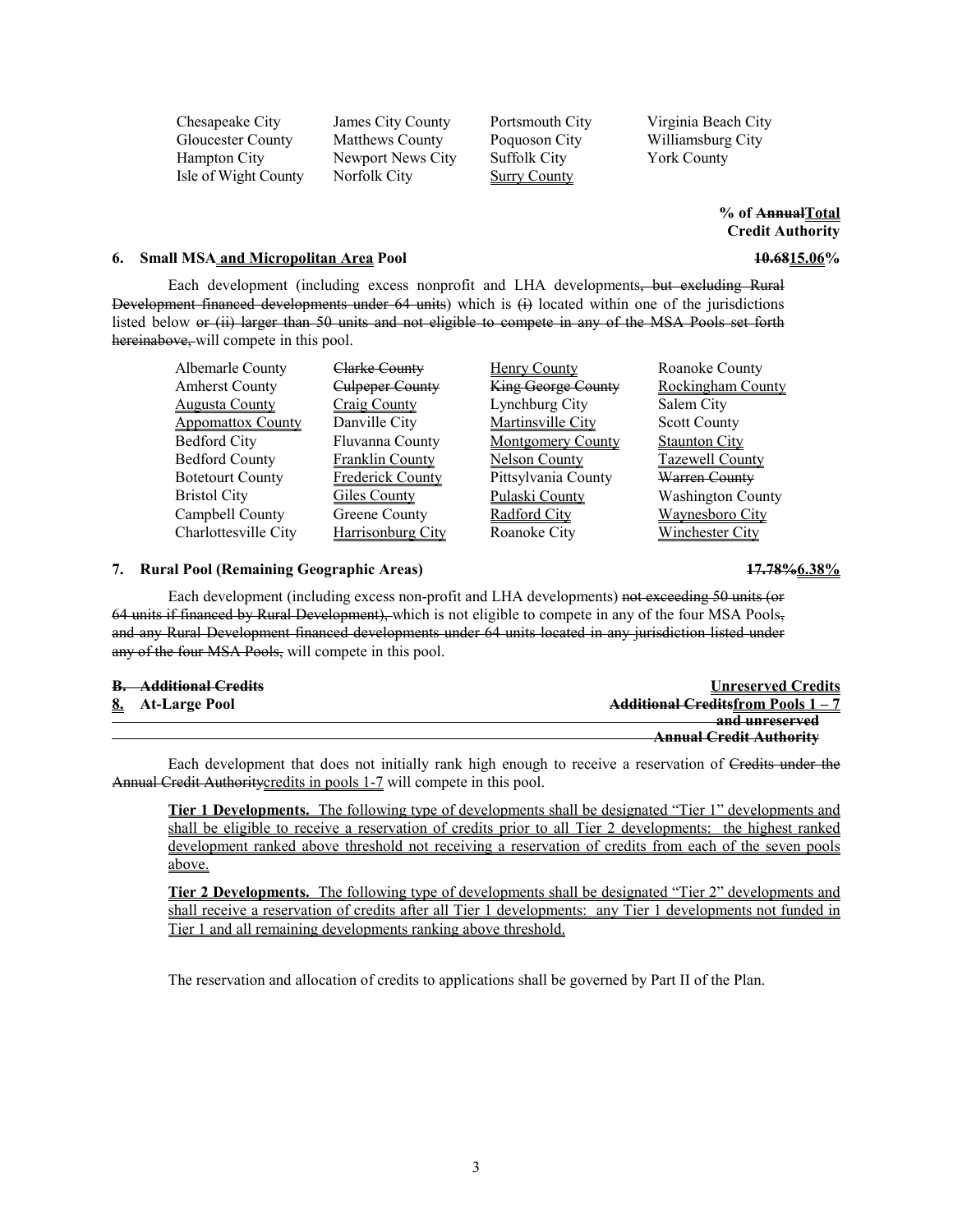#### **The following Allocation Pool structure shall be effective beginning January 1, 2004:**

### **ALLOCATION POOLS AND SET-ASIDES**

Under the low-income housing tax credit program established by §42 of the Internal Revenue Code (the "IRC"), the Commonwealth of Virginia has a certain per capita dollar amount of low-income housing tax credits to be allocated each calendar year under §42(h)(3)(C)(i) of the IRC (the "Annual Credit Authority") to qualified lowincome housing developments located therein. The Commonwealth of Virginia also has additional sources of lowincome housing tax credits (i.e. unused, returned, national pool or future year's per capita credits) that may be allocated ("Additional Credits") to qualified low-income housing developments located therein. In order to promote a distribution of the Annual Credit Authority and Additional Credits ("Credits") which effectively address the lowincome housing needs of the Commonwealth, the Authority hereby divides Credits, less pre-reservations, into several pools, all as set forth below:

| Poole<br>$\lambda$   | $0/2$ of<br>reditc      |
|----------------------|-------------------------|
| ₩ш<br>$\overline{1}$ | <del>70 or Greuns</del> |
|                      |                         |

# **1. Special Needs Pool 22.0%**

Developments serving people with special needs (i.e., people who are elderly, disabled, or homeless, and others who require special accommodations and/or residential supportive services) meeting the criteria described below will compete for this pool.

**Tier 1 Developments.** The following types of "Tier 1" developments are eligible to receive a reservation of Credits prior to all Tier 2 and Tier 3 developments.

- a. Non-elderly developments not exceeding 14 units, that serve people with mobility impairments and (i) provide federal project-based rent subsidies or equivalent assistance in order ensure occupancy by extremely low-income persons; (ii) conform to Americans with Disabilities Act Architectural Guidelines ("ADAAG") set forth in the Virginia Uniform Statewide Building Code as BOCA Chapter 11 and have roll-in showers and roll under sinks and ranges with front controls; and (iii) are actively marketed to people with mobility impairments in accordance with a plan submitted as part of the application for Credits.
- b. Non-elderly developments not exceeding 14 units, that serve people with special needs other than mobility impairments and (i) provide federal project based rent subsidies or equivalent assistance in order to ensure occupancy by extremely low-income persons; (ii) conform to ADAAG set forth in the Virginia Uniform Statewide Building Code as BOCA Chapter 11; (iii) are actively marketed to people with special needs in accordance with a plan submitted as part of the application for Credits.
- c. Elderly developments providing supportive services or service coordination in which at least the greater of five or 10% of total units provide federal project-based rent subsidies or equivalent assistance in order to ensure occupancy by extremely low-income persons.
- d. Elderly developments making onsite supportive services available, including meals, that (i) have rents within HUD's Housing Choice Voucher ("HCV") payment standard; and (ii) are actively marketed to HCV holders in accordance with a plan submitted as part of the application for Credits.
- e. Single room occupancy developments providing supportive services or service coordination in which 100% of the units provide federal project based rent subsidies or equivalent assistance in order to ensure occupancy by extremely low-income persons.

**Tier 2 Developments.** The following types of "Tier 2" developments are eligible to receive a reservation of Credits after all Tier 1 developments, but prior to all Tier 3 developments.

a. Elderly developments providing supportive services or service coordination that have rents within HUD's HCV payment standard and are actively marketed to HCV holders in accordance with a plan submitted as part of the application for Credits.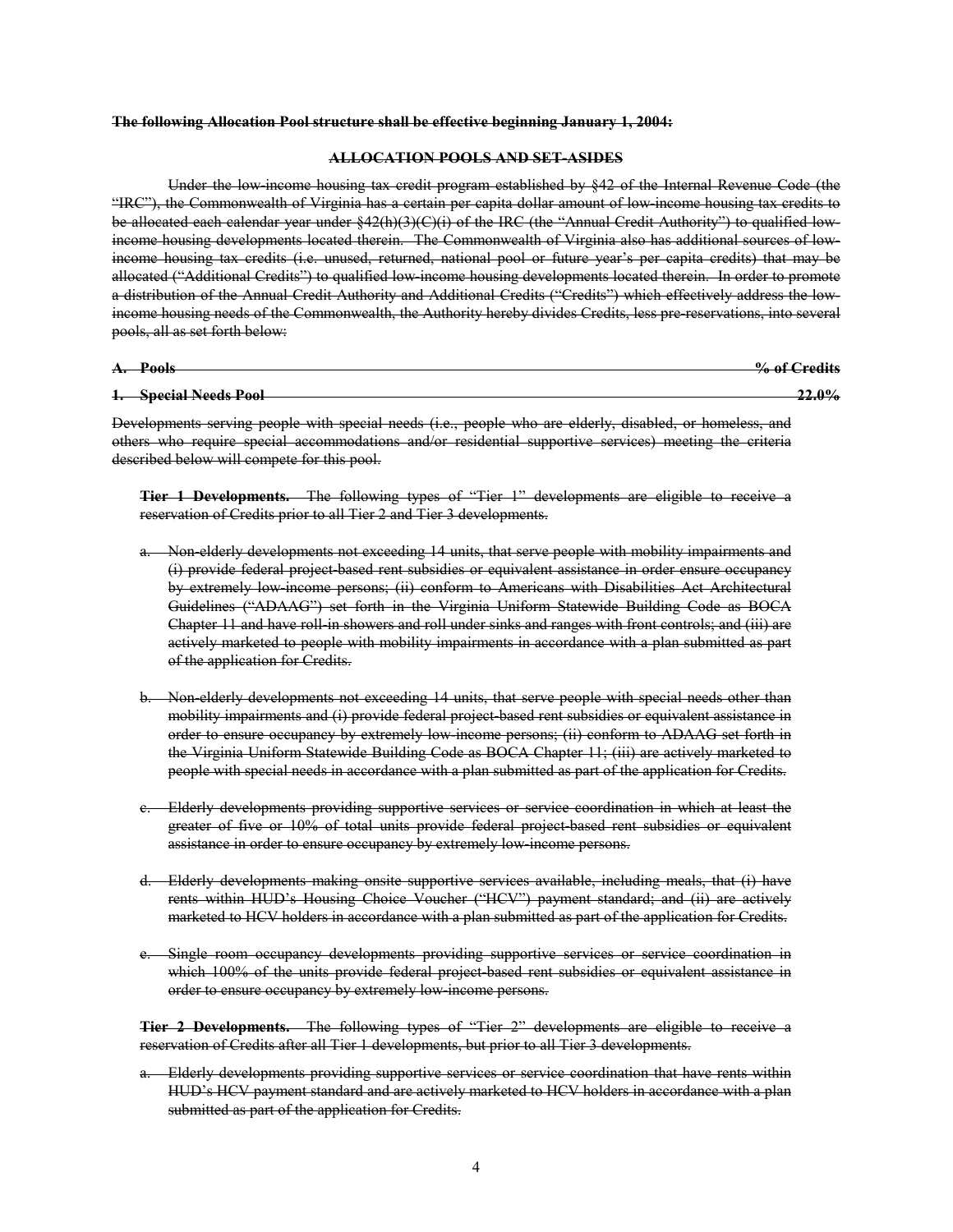- Act, other than developments meeting the standards for Tier 1 or Tier 2. **2. Community Development Pool 15.0% 3. Geographic Pool #1 17.5%** Alexandria City Fairfax County Loudoun County Prince William County Arlington County Falls Church City Manassas City Rappahannock County Clarke County Fauquier County Manassas Park City Warren County Fairfax City **4. Geographic Pool #2 9.6%** Amelia County Dinwiddie County Hopewell City Powhatan County Charles City County Goochland County King William County Prince George County Chesterfield County Hanover County New Kent County Richmond City Colonial Heights City Henrico County Petersburg City Sussex County **5. Geographic Pool #3 16.2%** Chesapeake City James City County Poquoson City Virginia Beach City Gloucester County Mathews County Portsmouth City Williamsburg City Hampton City Newport News City Suffolk City York County Isle of Wight County Norfolk City Surry County **6. Geographic Pool #4 8.2%** Each development (excluding developments from the Special Needs and Community Development Pools), Albemarle County Fluvanna County Madison County Rockingham County Caroline County Greene County Middlesex County Shenandoah County Charlottesville City Harrisonburg City Nelson County Spotsylvania County Culpeper County King and Queen County Northumberland County Stafford County Essex County King George County Orange County Westmoreland County Frederick County Lancaster County Page County Winchester City
- 

Developments that contribute to local and/or state community development priorities/strategies will compete in this Pool at the election of the developer.

Each development (excluding developments from the Special Needs and Community Development Pools), which is located within one of the jurisdictions listed below, will compete in this Pool.

| Coographic Pool #2                                      |  |
|---------------------------------------------------------|--|
| $\overline{\text{Cov}}$ applied $\overline{\text{Cov}}$ |  |

Each development (excluding developments from the Special Needs and Community Development Pools), which is located within one of the jurisdictions listed below, will compete in this Pool.

Each development (excluding developments from the Special Needs and Community Development Pools), which is located within one of the jurisdictions listed below, will compete in this Pool.

| ۰. |  | $\sigma$ <sub>c</sub> raphic room |  |  |
|----|--|-----------------------------------|--|--|
|    |  |                                   |  |  |

which is located within one of the jurisdictions listed below, will compete in this Pool.

Fredericksburg City Louisa County Richmond County

b. Elderly developments making onsite supportive services available, including meals, in accordance with a plan submitted as part of the application for Credits.

**Tier 3 Developments.** The following types of "Tier 3" developments are eligible for a reservation of

Credits after all Tier 1 and Tier 2 developments.

- a. Non-elderly developments not exceeding 14 units, exclusively serving people with special needs other than developments meeting the standards set for Tier 1 or Tier 2.
- b. Developments meeting the definition of 55 and over housing as contained in the U.S. Fair Housing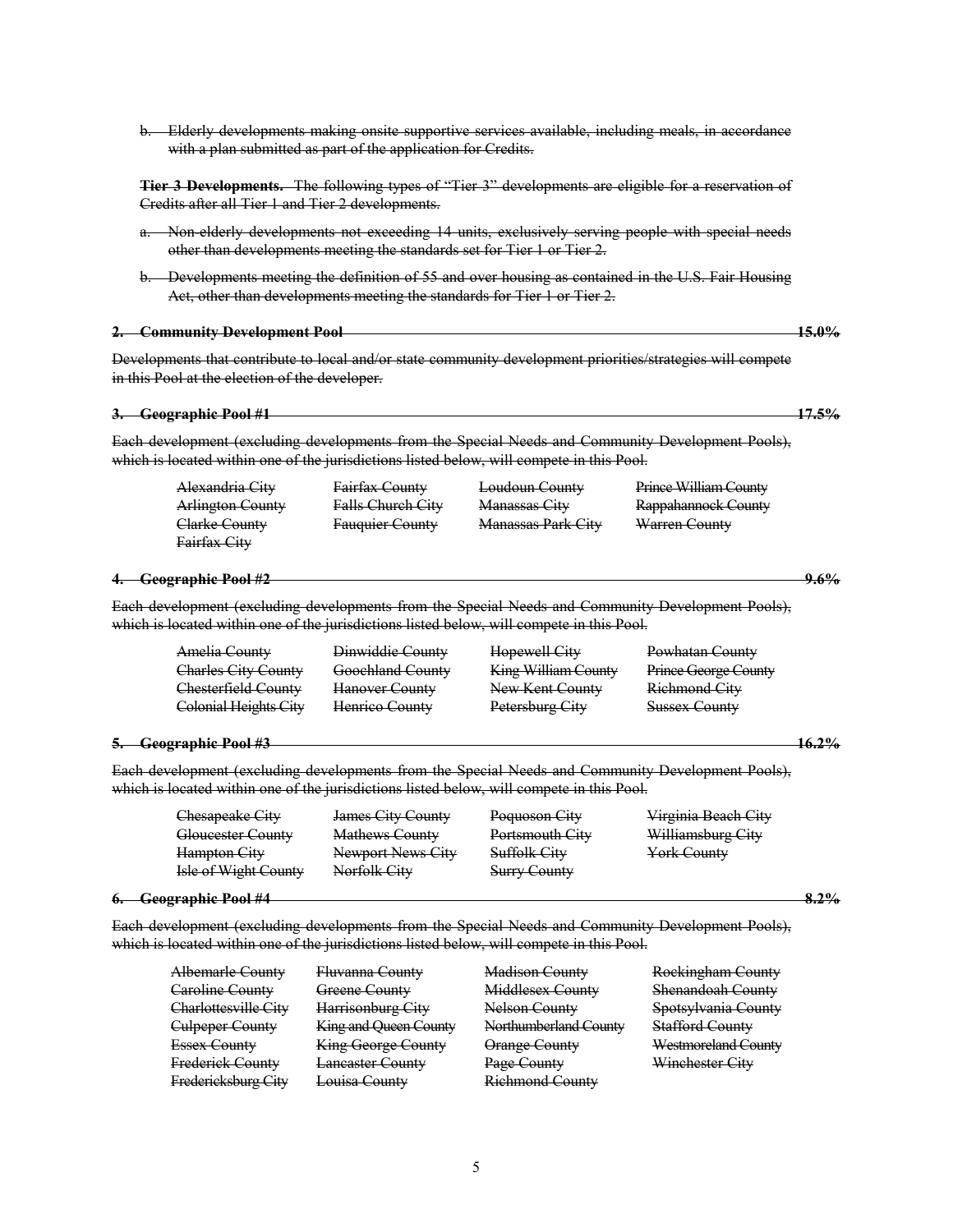#### **7. Geographic Pool #5 6.3%**

Each development (excluding developments from the Special Needs and Community Development Pools), which is located within one of the jurisdictions listed below, will compete in this Pool.

Amherst County Botetourt County Highland County Roanoke City Alleghany County Buena Vista City Lexington City Roanoke County Appomattox County Campbell County Lynchburg City Rockbridge County Augusta County Covington City Montgomery County Salem City Bath County Craig County Pulaski County Staunton City Bedford City Giles County Radford City Waynesboro City Bedford County

### **8. Geographic Pool #6 5.2%**

Each development (excluding developments from the Special Needs and Community Development Pools), which is located within one of the jurisdictions listed below, will compete in this Pool.

| <b>Accomack County</b>   | Dickenson County          | Lee County              | <b>Prince Edward County</b> |
|--------------------------|---------------------------|-------------------------|-----------------------------|
| <b>Bland County</b>      | Emporia City              | <b>Lunenburg County</b> | <b>Russell County</b>       |
| <b>Bristol City</b>      | Franklin City             | Martinsville City       | Scott County                |
| <b>Brunswick County</b>  | Franklin County           | Mecklenburg County      | <b>Smyth County</b>         |
| <b>Buchanan County</b>   | <b>Floyd County</b>       | Northampton County      | <b>Southampton County</b>   |
| <b>Buckingham County</b> | <del>Galax Citv</del>     | Norton City             | <b>Tazewell County</b>      |
| Carroll County           | <del>Grayson County</del> | Nottoway County         | <b>Washington County</b>    |
| Charlotte County         | Greensville County        | Patrick County          | Wise County                 |
| <b>Cumberland County</b> | Halifax County            | Pittsylvania County     | Wythe County                |
| Danville City            | <b>Henry County</b>       |                         |                             |
|                          |                           |                         | Unreserved Credits          |

# **9. At-Large Pool from Pools 1 – 8**

Each development that does not initially rank high enough to receive a reservation of Credits in Pools 1-8 will compete in this Pool.

**Tier 1 Developments.** The following type of developments shall be designated "Tier 1" developments and shall be eligible to receive a reservation of Credits prior to all Tier 2 developments: the highest ranked development ranked above threshold not receiving a reservation of Credits from each of the eight Pools above.

**Tier 2 Developments.** The following type of developments shall be designated "Tier 2" developments and shall receive a reservation of Credits after all Tier 1 developments: any Tier 1 developments not funded in Tier 1 and all remaining developments ranking above threshold.

#### **B. Set-asides**

#### **1. Non-Profit Set-aside**

At least 15% of the Annual Credit Authority in the Pools described above shall be allocated to developments sponsored by qualified nonprofit organizations as defined in Part II of the Plan that request \$650,000 or less in Credits.

#### **2. Local Housing Authority Set-aside**

At least 15% of the Annual Credit Authority in the Pools described above shall be allocated to developments sponsored by local housing authorities (i.e. applicants claiming experience points for local housing development units) and/or receiving HOPE VI funds that request \$650,000 or less in Credits.

The reservation and allocation of Credits to applications shall be governed by Part II of the Plan.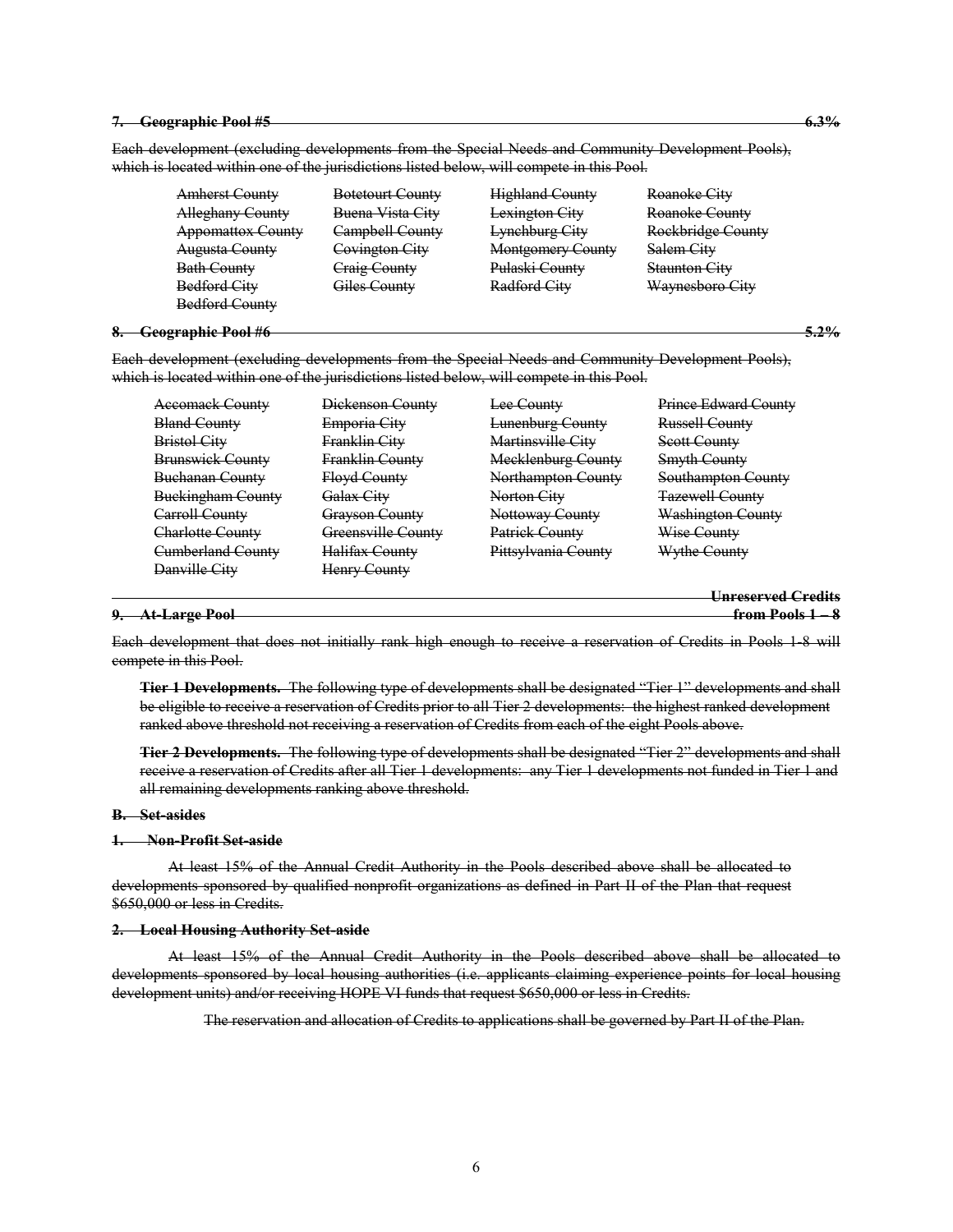# **PART II**

# **RULES AND REGULATIONS FOR ALLOCATION OF LOW-INCOME HOUSING TAX CREDITS**

# **13 VAC 10-180**

### **13 VAC 10-180-10. Definitions.**

The following words and terms when used in this chapter shall have the following meaning, unless the context clearly indicates otherwise:

"Applicant" means an applicant for credits under this chapter and also means the owner of the development to whom the credits are allocated.

"Credits" means the low-income housing tax credits as described in § 42 of the IRC.

"IRC" means the Internal Revenue Code of 1986, as amended, and the rules, regulations, notices and other official pronouncements promulgated thereunder.

"IRS" means the Internal Revenue Service.

"Low-income housing units" means those units which are defined as "low income units" under §42 of the IRC.

"Low-income jurisdiction" means any city and county in Commonwealth with an area median income at or below the Virginia non-metro area median income established by the U. S. Department of Housing and Urban Development ("HUD").

"Older central cities" include the following jurisdictions: Alexandria, Arlington, Bristol, Charlottesville, Danville, Falls Church, Fredericksburg, Hampton, Harrisonburg, Hopewell, Lynchburg, Martinsville, Newport News, Norfolk, Petersburg, Portsmouth, Radford, Richmond, Roanoke, Staunton, Waynesboro and Winchester.

"Principal" shall mean any person (including any individual, joint venture, partnership, limited liability company, corporation, nonprofit organization, trust, or any other public or private entity) that (i) with respect to the proposed development, will own or participate in the ownership of the proposed development or (ii) with respect to an existing multi-family rental project, has owned or participated in the ownership of such project, all as more fully described hereinbelow. The person who is the owner of the proposed development or multi-family rental project is considered a principal. In determining whether any other person is a principal, the following guidelines shall govern: (1) in the case of a partnership which is a principal (whether as the owner or otherwise), all general partners are also considered principals, regardless of the percentage interest of the general partner; (2) in the case of a public or private corporation or organization or governmental entity which is a principal (whether as the owner or otherwise), principals also include the president, vice president, secretary, and treasurer and other officers who are directly responsible to the board of directors or any equivalent governing body, as well as all directors or other members of the governing body and any stockholder having a 25 percent or more interest; (3) in the case of a limited liability company which is a principal (whether as the owner or otherwise), all members are also considered principals, regardless of the percentage interest of the member; (4) in the case of a trust which is a principal (whether as the owner or otherwise), all persons having a 25% or more beneficial ownership interest in the assets of such trust; (5) in the case of any other person which is a principal (whether as the owner or otherwise), all persons having a 25 percent or more ownership interest in such other person are also considered principals; and (6) any person that directly or indirectly controls, or has the power to control, a principal shall also be considered a principal.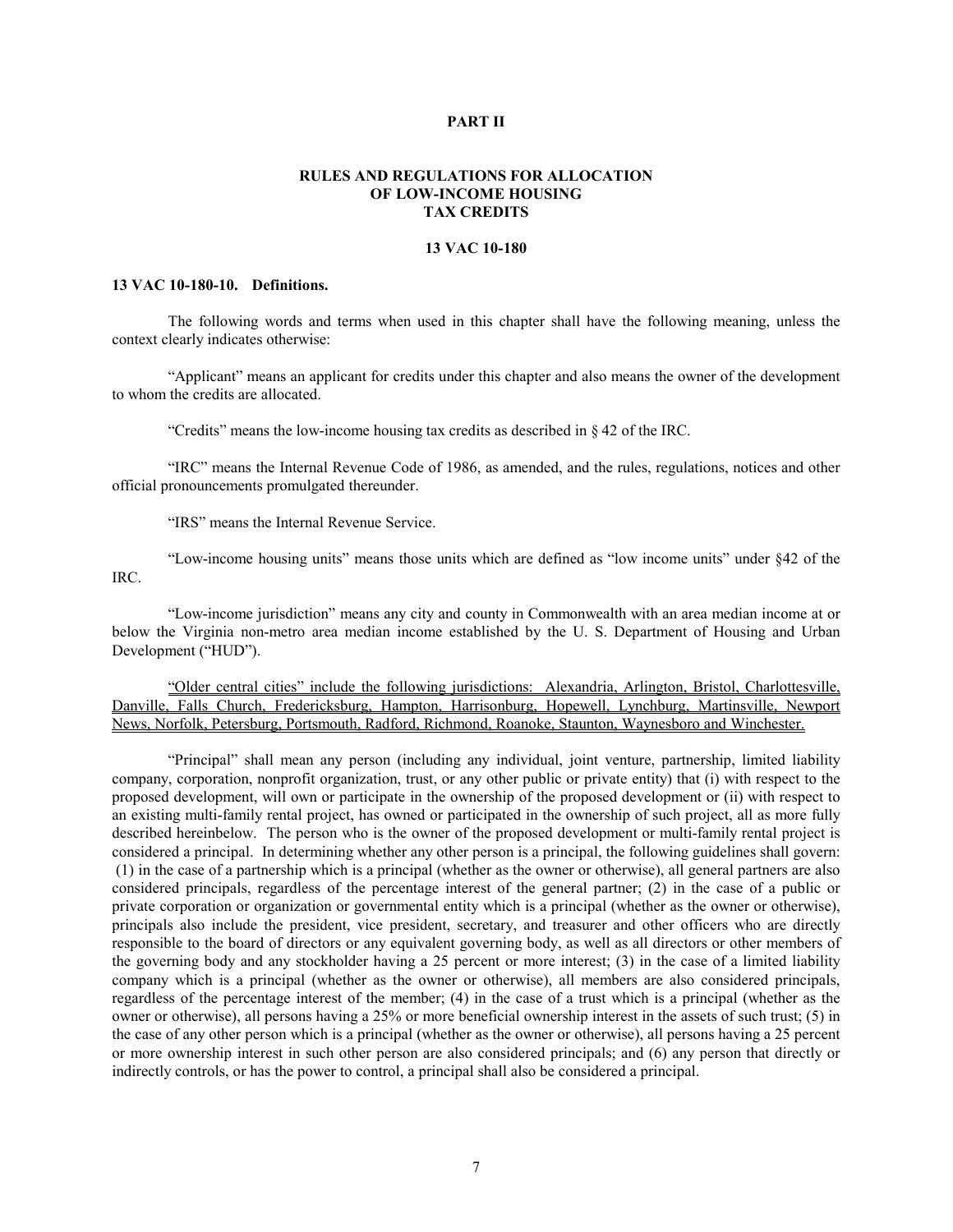"Qualified application" means a written request for tax credits which is submitted on a form or forms prescribed or approved by the executive director together with all documents required by the Authority for submission and meets all minimum scoring requirements.

"Qualified low-income buildings" or "qualified low-income development" means the buildings or development, which meets the applicable requirements in §42 of the IRC to qualify for an allocation of credits thereunder.

"Revitalization area" means any area (i) designated by a municipality for implementation of either a "redevelopment plan" meeting the requirements of §36-51 of the Code of Virginia or a "conservation plan" meeting the requirements of §36-51.1 of the Code of Virginia; or (ii) documented by local government officials as a revitalization area that (a) hasthe governing body of any city or county may by resolution designate an area within such city or county as a revitalization area if such governing body shall in such resolution make the following determinations with respect to such area: (i) either (1) the area is blighted, deteriorated, deteriorating or, if not rehabilitated, likely to deteriorate by reason that the buildings, improvements or other facilities in such area are subject to one or more of the following conditions- dilapidation, obsolescence, overcrowding, inadequate ventilation, light or sanitation, excessive land coverage, deleterious land use, or faulty or inadequate design, quality or condition, or (2) the industrial, commercial or other economic development of such area will benefit the city or county but such area lacks the housing needed to induce manufacturing, industrial, commercial, governmental, educational, entertainment, community development, healthcare or nonprofit enterprises or undertakings to locate or remain in such area; and (ii) private enterprise and investment are not reasonably expected, without assistance, to produce the construction or rehabilitation of decent, safe and sanitary housing and supporting facilities that will meet the needs of low and moderate income persons and families in such area and will induce other persons and families to live within such area and thereby create a desirable economic mix of residents in such area. The area within a redevelopment project, conservation project, or rehabilitation district established by the city or county pursuant to Chapter 1 (§36-1 et seq.) of Title 36 or any area within a qualified census tract as defined in  $\frac{42(d)(5)(C)(ii)}{2}$  shall be deemed to be designated as a revitalization area without adoption of the above described resolution of the city or county. Any such revitalization area must either (a) have established boundaries at least a year old at the time applications are submitted and (b) local or state funds have been spent in furtherance of the revitalization objectives; or (iii) which is subject to a plan using Hope VI funds from HUD. The Revitalization Area described in (ii) above must be part of a plan adopted by the local government which should include discussions from the locality of the type of developments that will be encouraged, the potential sources of funding, and services to be offered in the area; or (b) be subject to a plan using Hope VI funds from HUD. A comprehensive plan does not qualify as documentation of a revitalization area.

# **13 VAC 10-180-20. Purpose and applicability.**

The following rules and regulations will govern the allocation by the Authority of credits pursuant to §42 of the IRC.

Notwithstanding anything to the contrary herein, the executive director is authorized to waive or modify any provision herein where deemed appropriate by him for good cause to promote the goals and interests of the Commonwealth in the federal low-income housing tax credit program, to the extent not inconsistent with the IRC.

The rules and regulations set forth herein are intended to provide a general description of the Authority's processing requirements and are not intended to include all actions involved or required in the processing and administration of the credits. This chapter is subject to change at any time by the Authority and may be supplemented by policies, rules and regulations adopted by the Authority from time to time.

Any determination made by the Authority pursuant to this chapter as to the financial feasibility of any development or its viability as a qualified low-income development shall not be construed to be a representation or warranty by the Authority as to such feasibility or viability.

Notwithstanding anything to the contrary herein, all procedures and requirements in the IRC must be complied with and satisfied.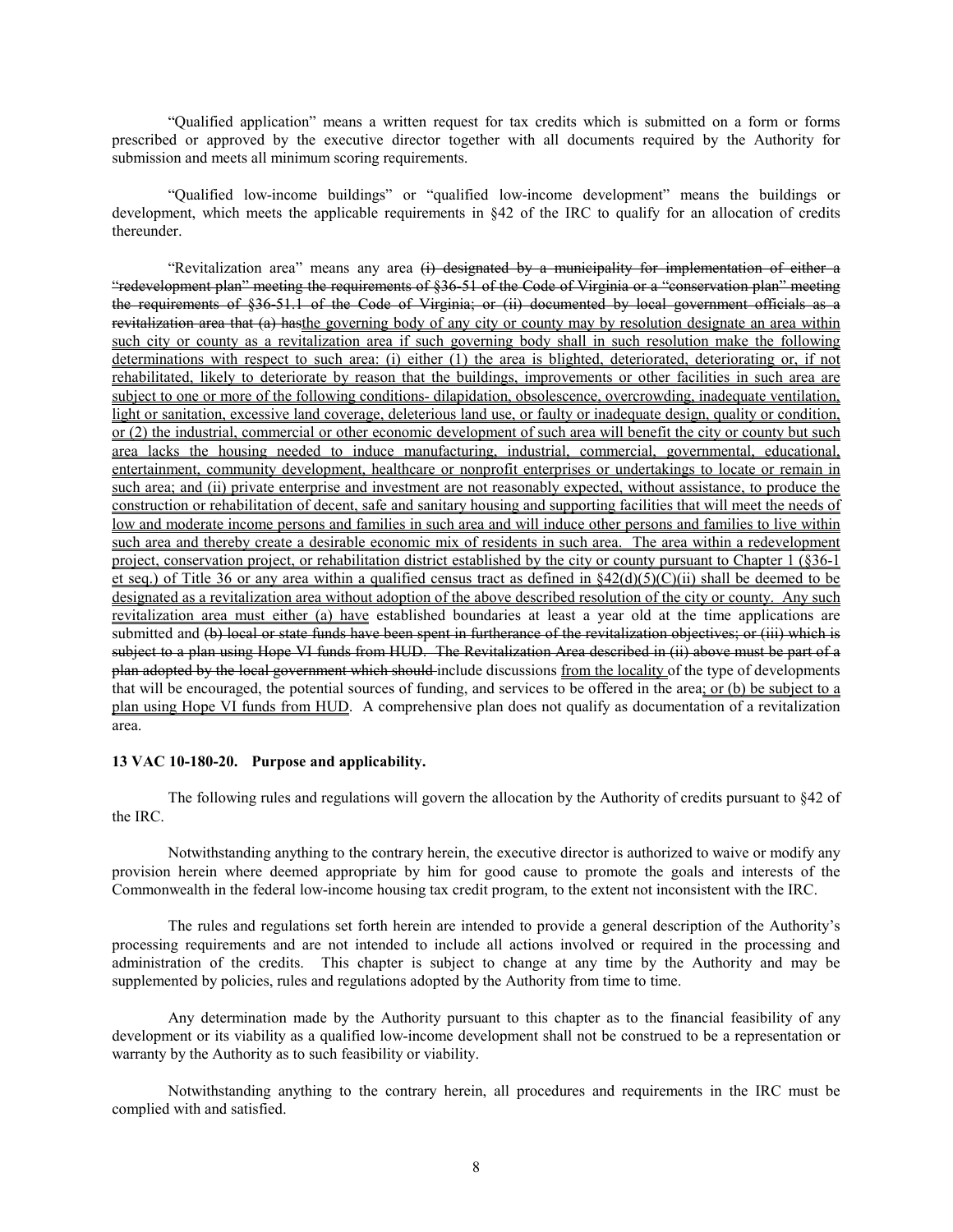### **13 VAC 10-180-30. General description.**

The IRC provides for credits to the owners of residential rental developments comprised of qualified lowincome buildings in which low-income housing units are provided, all as described therein. The aggregate amount of such credits (other than credits for developments financed with certain tax-exempt bonds as provided in the IRC) allocated in any calendar year within the Commonwealth may not exceed the Commonwealth's annual state housing credit ceiling for such year under the IRC. An amount not less than 10% of such ceiling is set-aside for developments in which certain qualified nonprofit organizations hold an ownership interest and materially participate in the development and operation thereof. Credit allocation amounts are counted against the Commonwealth's annual state housing credit ceiling for credits for the calendar year in which the credits are allocated. The IRC provides for the allocation of the Commonwealth's state housing credit ceiling for credits to the housing credit agency of the Commonwealth. The Authority has been designated by executive order of the Governor as the housing credit agency under the IRC and, in such capacity, shall allocate for each calendar year credits to qualified lowincome buildings or developments in accordance herewith.

Credits may be allocated to each qualified low-income building in a development separately or to the development as a whole in accordance with the IRC.

Credits may be allocated to such buildings or development either (i) during the calendar year in which such building or development is placed in service or (ii) if the building or development meets the requirements of  $§42(h)(1)(E)$  of the IRC, during one of the two years preceding the calendar year in which such building or development is expected to be placed in service. Prior to such allocation, the Authority shall receive and review applications for reservations of credits as described hereinbelow and shall make such reservations of credits to eligible applications in accordance herewith and, subject to satisfaction of certain terms and conditions as described herein. Upon compliance with such terms and conditions and, as applicable, either (i) the placement in service of the qualified low-income buildings or development or (ii) the satisfaction of the requirements of  $\S42(h)(1)(E)$  of the IRC with respect to such buildings or the development, the credits shall be allocated to such buildings or the development as a whole in the calendar year for which such credits were reserved by the Authority.

Except as otherwise provided herein or as may otherwise be required by the IRC, this chapter shall not apply to credits with respect to any development or building to be financed by certain tax-exempt bonds in an amount so as not to require under the IRC an allocation of credits hereunder. (See §10-180-100 hereinbelow.)

The Authority shall charge to each applicant fees in such amount as the executive director shall determine to be necessary to cover the administrative costs to the Authority, but not to exceed the maximum amount permitted under the IRC. Such fees shall be payable at such time or times as the executive director shall require.

# **13 VAC 10-180-40. Adoption of allocation plan; solicitations of applications.**

The IRC requires that the Authority adopt a qualified allocation plan which shall set forth the selection criteria to be used to determine housing priorities of the Authority which are appropriate to local conditions and which shall give certain priority to and preference among developments in accordance with the IRC. The executive director from time to time may cause housing needs studies to be performed in order to develop the qualified allocation plan and, based upon any such housing needs study and any other available information and data, may direct and supervise the preparation of and approve the qualified allocation plan and any revisions and amendments thereof in accordance with the IRC. The IRC requires that the qualified allocation plan be subject to public approval in accordance with rules similar to those in  $\S147(f)(2)$  of the IRC. The executive director may include all or any portion of this chapter in the qualified allocation plan. However, the Authority may amend the qualified allocation plan without public approval if required to do so by changes to the IRC.

The executive director may from time to time take such action as he may deem necessary or proper in order to solicit applications for credits. Such actions may include advertising in newspapers and other media, mailing of information to prospective applicants and other members of the public, and any other methods of public announcement which the executive director may select as appropriate under the circumstances. The executive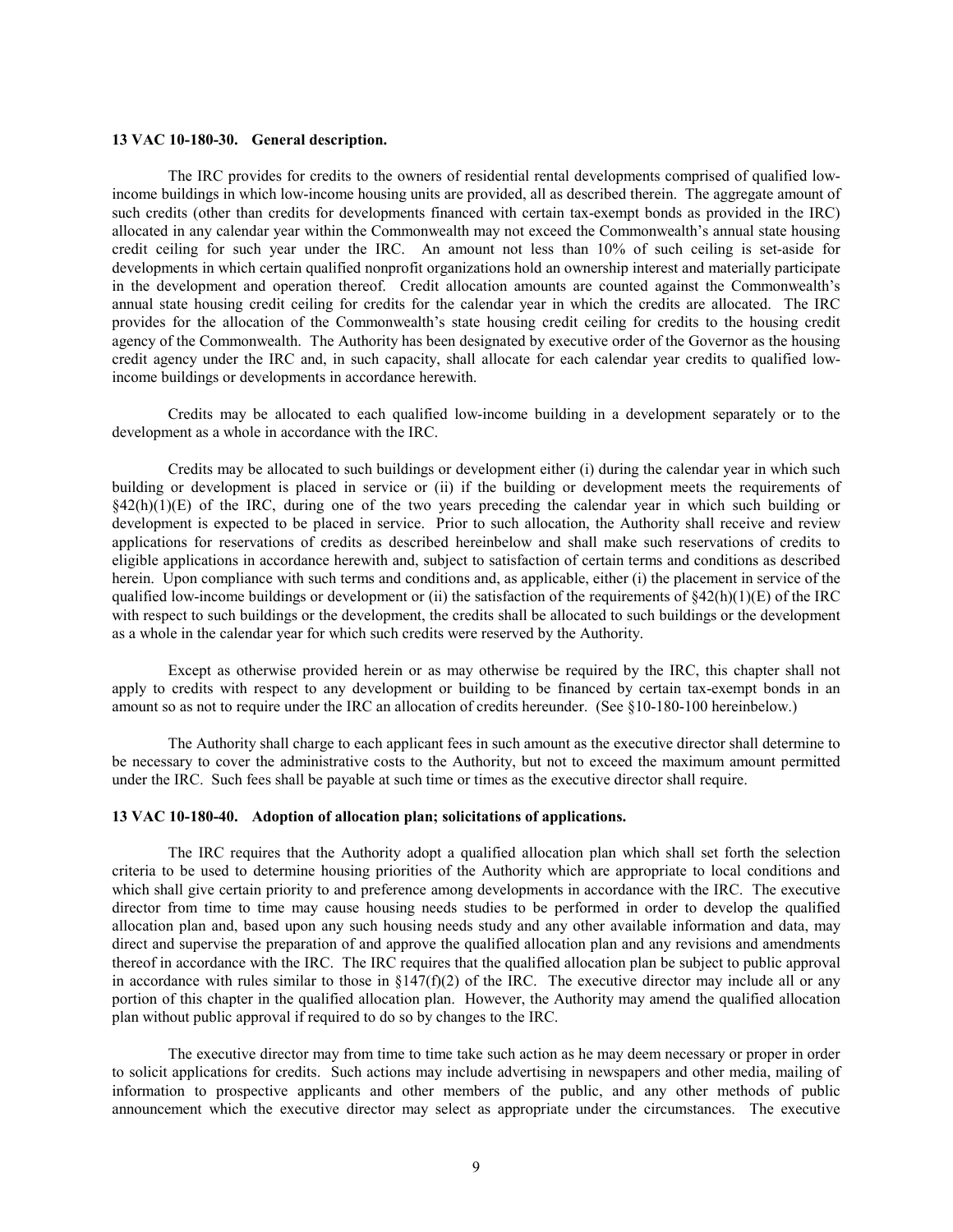director may impose requirements, limitations and conditions with respect to the submission of applications and the selection thereof as he shall consider necessary or appropriate.

No application for credits will be accepted for any building that has previously claimed credits and is still subject to the compliance period for such credits after the year such building is placed in service. No application will be accepted, and no reservation or allocation will be made, for credits available under  $\frac{842(h)(3)(C)}{h}$  in the case of any buildings or development for which tax-exempt bonds of the Authority, or an issuer other than the Authority, have been issued and which may receive credits without an allocation of credits under §42(h)(3)(C).

# **13 VAC 10-180-50. Application.**

Prior to submitting an application for reservation, applicants shall submit on such form as required by the executive director, the letter for Authority signature by which the Authority shall notify the chief executive officers (or the equivalent) of the local jurisdictions in which the developments are to be located to provide such officers a reasonable opportunity to comment on the developments. When scoring the applications, the executive director will award points to those applications that submit the form within the deadlines established by the executive director and subtract points from those applications that fail to submit the form by such deadlines.

Prior to submitting an application for reservation, any applicant proposing a development intended to serve 55 or over housing as defined by the United States Fair Housing Act, shall submit a market study, in form and substance satisfactory to the Authority, that shows adequate demand for the housing units to be produced by the applicant's proposed development.

Application for a reservation of credits shall be commenced by filing with the Authority an application, on such form or forms as the executive director may from time to time prescribe or approve, together with such documents and additional information as may be requested by the Authority in order to comply with the IRC and this chapter and to make the reservation and allocation of the credits in accordance with this chapter. Any applicant proposing a development intended to serve 55 or over housing as defined by the United States Fair Housing Act ("elderly housing"), shall submit a market study, in form and substance satisfactory to the Authority, that shows adequate demand for the housing units to be produced by the applicant's proposed development with the application for reservation. The executive director may reject any application from consideration for a reservation or allocation of credits if in such application the applicant does not provide the proper documentation or information on the forms prescribed by the executive director.

The application should include a breakdown of sources and uses of funds sufficiently detailed to enable the Authority to ascertain what costs will be incurred and what will comprise the total financing package, including the various subsidies and the anticipated syndication or placement proceeds that will be raised. The following cost information, if applicable, needs to be included in the application to determine the feasible credit amount: site acquisition costs, site preparation costs, construction costs, construction contingency, general contractor's overhead and profit, architect and engineer's fees, permit and survey fees, insurance premiums, real estate taxes during construction, title and recording fees, construction period interest, financing fees, organizational costs, rent-up and marketing costs, accounting and auditing costs, working capital and operating deficit reserves, syndication and legal fees, development fees and other cost and fees. All applications seeking credits for rehabilitation of existing units must provide for contractor construction costs of at least \$7,500 per unit.

Each application shall include evidence of (i) sole fee simple ownership of the site of the proposed development by the applicant, (ii) lease of such site by the applicant for a term exceeding the compliance period (as defined in the IRC) or for such longer period as the applicant represents in the application that the development will be held for occupancy by low-income persons or families or (iii) right to acquire or lease such site pursuant to a valid and binding written option or contract between the applicant and the fee simple owner of such site for a period extending at least four months beyond any application deadline established by the executive director, provided that such option or contract shall have no conditions within the discretion or control of such owner of such site. A contract that permits the owner to continue to market the property, even if the applicant has a right of first refusal, does not constitute the requisite site control required in clause (iii) above. No application shall be considered for a reservation or allocation of credits unless such evidence is submitted with the application and the Authority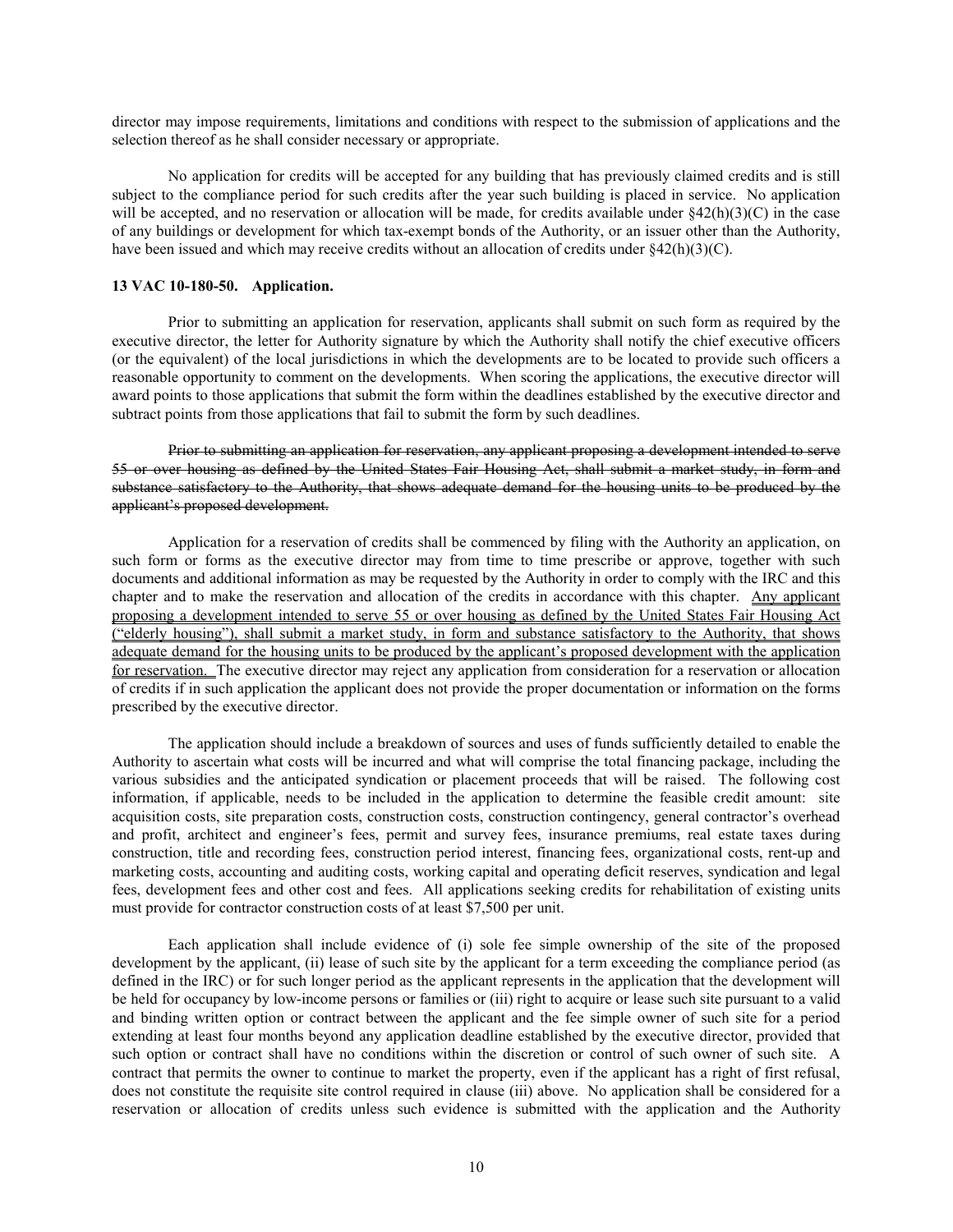determines that the applicant owns, leases or has the right to acquire or lease the site of the proposed development as described in the preceding sentence. In the case of acquisition and rehabilitation of developments funded by Rural Development of the U.S. Department of Agriculture ("Rural Development"), the site control document does not need to be approved by all partners of the seller if the general partner of the seller executing the site control document provides (i) an attorney's opinion that such general partner has the authority to enter into the site control document and such document is binding on the seller or (ii) a letter from the existing syndicator indicating a willingness to secure the necessary partner approvals upon the reservation of credits.

Each application shall include, in a form or forms required by the executive director, a certification of previous participation listing all developments receiving an allocation of tax credits under §42 of the IRC in which the principal or principals have or had an ownership or participation interest, the location of such developments, the number of residential units and low-income housing units in such developments and such other information as more fully specified by the executive director. Furthermore, for any such development, the applicant must indicate whether the appropriate state housing credit agency has ever filed a Form 8823 with the IRS reporting noncompliance with the requirements of the IRC that such non-compliance had not been corrected at the time of the filing of such Form 8823. The executive director may reject any application from consideration for a reservation or allocation of credits unless the above information is submitted with the application. If, after reviewing the above information or any other information available to the Authority, the executive director determines that the principal or principals do not have the experience, financial capacity and predisposition to regulatory compliance necessary to carry out the responsibilities for the acquisition, construction, ownership, operation, marketing, maintenance and management of the proposed development or the ability to fully perform all the duties and obligations relating to the proposed development under law, regulation and the reservation and allocation documents of the Authority or if an applicant is in substantial non-compliance with the requirements of the IRC, the executive director may reject applications by the applicant. No application will be accepted from any applicant with a principal that has or had an ownership or participation interest in a development at the time the Authority reported such development to the IRS as no longer in compliance and is no longer participating in the federal low-income housing tax credit program.

# Each application shall include, in a form or forms required by the executive director, a certification that the design of the proposed development meets all applicable amenity and design requirements required by the executive director for the type of housing to be provided by the proposed development.

The application should include pro forma financial statements setting forth the anticipated cash flows during the credit period as defined in the IRC. The application shall include a certification by the applicant as to the full extent of all federal, state and local subsidies, which apply (or which the applicant expects to apply) with respect to each building or development. The executive director may also require the submission of a legal opinion or other assurances satisfactory to the executive director as to, among other things, compliance of the proposed development with the IRC and a certification, together with an opinion of an independent certified public accountant or other assurances satisfactory to the executive director, setting forth the calculation of the amount of credits requested by the application and certifying, among other things, that under the existing facts and circumstances the applicant will be eligible for the amount of credits requested.

Each applicant shall commit in the application to provide relocation assistance to displaced households, if any, at such level required by the Authority.

If an applicant submits an application for reservation or allocation of credits that contains a material misrepresentation or fails to include information regarding developments involving the applicant that have been determined to be out of compliance with the requirements of the IRC, the executive director may reject the application or stop processing such application upon discovery of such misrepresentation or noncompliance and may prohibit such applicant from submitting applications for credits to the Authority in the future.

In any situation in which the executive director deems it appropriate, he may treat two or more applications as a single application.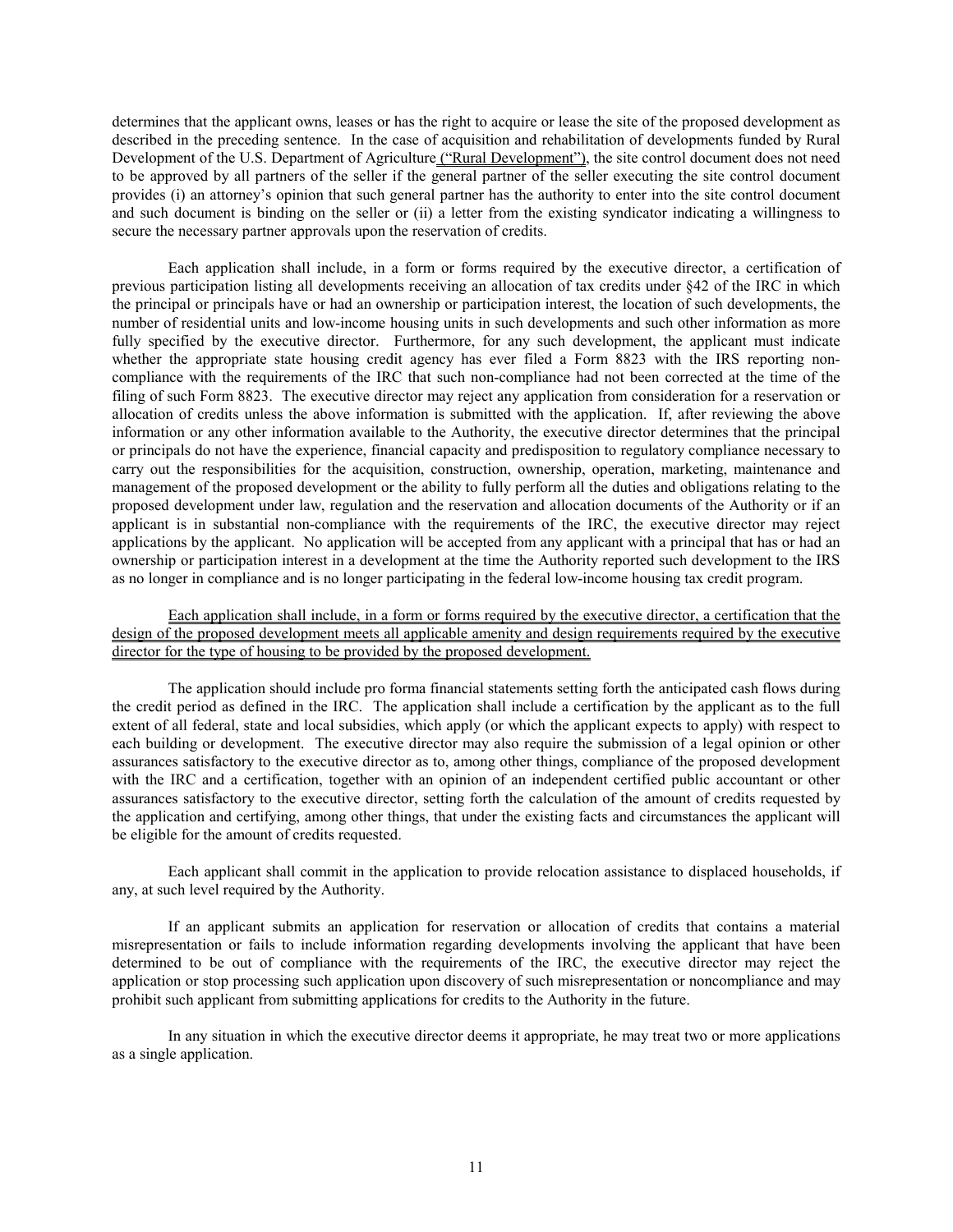The executive director may establish criteria and assumptions to be used by the applicant in the calculation of amounts in the application; and any such criteria and assumptions may be indicated on the application form, instructions or other communication available to the public.

The executive director may prescribe such deadlines for submission of applications for reservation and allocation of credits for any calendar year, as he shall deem necessary or desirable to allow sufficient processing time for the Authority to make such reservations and allocations. If the executive director determines that an applicant for a reservation of credits has failed to submit one or more mandatory attachments to the application by the reservation application deadline, he may allow such applicant an opportunity to submit such attachments within a certain time established by the executive director with a ten point scoring penalty per item.

After receipt of the applications, if necessary, the Authority shall notify the chief executive officers (or the equivalent) of the local jurisdictions in which the developments are to be located and shall provide such officers a reasonable opportunity to comment on the developments.

The development for which an application is submitted may be, but shall not be required to be, financed by the Authority. If any such development is to be financed by the Authority, the application for such financing shall be submitted to and received by the Authority in accordance with its applicable rules and regulations.

The Authority may consider and approve, in accordance herewith, both the reservation and the allocation of credits to buildings or developments which the Authority may own or may intend to acquire, construct and/or rehabilitate.

# **13 VAC 10-180-60. Review and selection of applications; reservation of credits.**

# **The following text for this section is effective through December 31, 2003**

[Entire section is to be deleted, deletion not shown here to save space]

# **The following text for this section becomes effective On January 1, 2004**

The executive director may divide the amount of credits into separate pools and each separate pool may be further divided into separate tiers. The division of such pools and tiers may be based upon one or more of the following factors: geographical areas of the state; types or characteristics of housing, construction, financing, owners, occupants, or source of credits; or any other factors deemed appropriate by him to best meet the housing needs of the Commonwealth.

An amount, as determined by the executive director, not less than 10% of the Commonwealth's annual state housing credit ceiling for credits, shall be available for reservation and allocation to buildings or developments with respect to which the following requirements are met:

A "qualified nonprofit organization" (as described in  $\S42(h)(5)(C)$  of the IRC) which is authorized to do business in Virginia and is determined by the executive director, on the basis of such relevant factors as he shall consider appropriate, to be substantially based or active in the community of the development and is to materially participate (regular, continuous and substantial involvement as determined by the executive director) in the development and operation of the development throughout the "compliance period" (as defined in  $\S 42(i)(1)$  of the IRC); and

2. (i) The "qualified nonprofit organization" described in the preceding subparagraph 1 is to own (directly or through a partnership), prior to the reservation of credits to the buildings or development, all of the general partnership interests of the ownership entity thereof; (ii) the executive director of the Authority shall have determined that such qualified nonprofit organization is not affiliated with or controlled by a for-profit organization; (iii) the executive director of the Authority shall have determined that the qualified nonprofit organization was not formed by one or more individuals or for-profit entities for the principal purpose of being included in any nonprofit pools (as defined below) established by the executive director, and (iv) the executive director of the Authority shall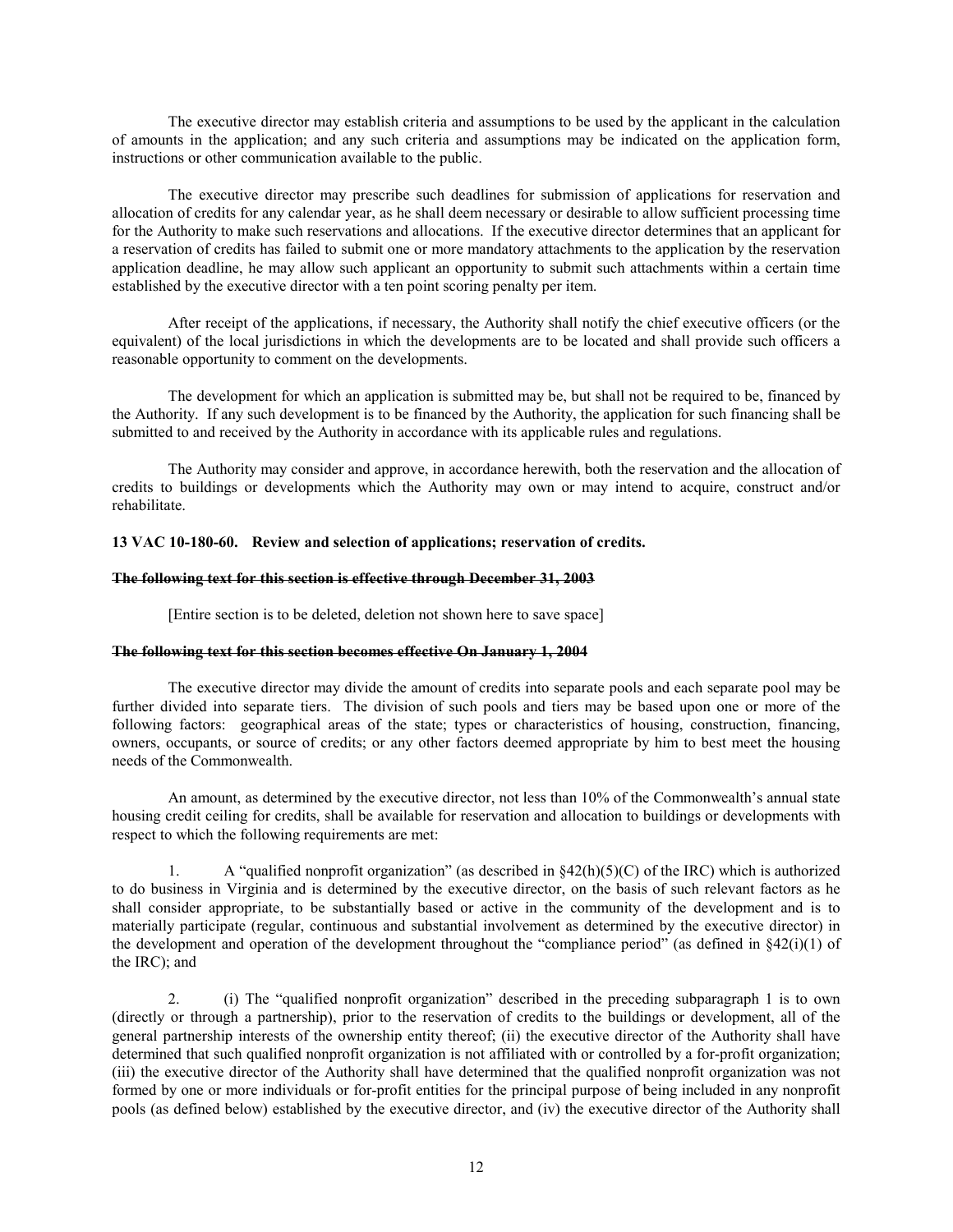have determined that no staff member, officer or member of the board of directors of such qualified nonprofit organization will materially participate, directly or indirectly, in the proposed development as a for-profit entity.

In making the determinations required by the preceding subdivision 1 and clauses (ii), (iii) and (iv) of subdivision 2 of this section, the executive director may apply such factors as he deems relevant, including, without limitation, the past experience and anticipated future activities of the qualified nonprofit organization, the sources and manner of funding of the qualified nonprofit organization, the date of formation and expected life of the qualified nonprofit organization, the number of paid staff members and volunteers of the qualified nonprofit organization, the nature and extent of the qualified nonprofit organization's proposed involvement in the construction or rehabilitation and the operation of the proposed development, the relationship of the staff, directors or other principals involved in the formation or operation of the qualified nonprofit organization with any persons or entities to be involved in the proposed development on a for-profit basis and the proposed involvement in the construction or rehabilitation and operation of the proposed development by any persons or entities involved in the proposed development on a for-profit basis. The executive director may include in the application of the foregoing factors any other nonprofit organizations which, in his determination, are related (by shared directors, staff or otherwise) to the qualified nonprofit organization for which such determination is to be made.

For purposes of the foregoing requirements, a qualified nonprofit organization shall be treated as satisfying such requirements if any qualified corporation (as defined in  $\S42(h)(5)(D)(ii)$  of the IRC) in which such organization (by itself or in combination with one or more qualified nonprofit organizations) holds 100% of the stock satisfies such requirements.

The applications shall include such representations and warranties and such information as the executive director may require in order to determine that the foregoing requirements have been satisfied. In no event shall more than 90% of the Commonwealth's annual state housing credit ceiling for credits be available for developments other than those satisfying the preceding requirements. The executive director may establish a set-side of credits as he may deem appropriate to satisfy the foregoing requirement ("non-profit set-aside"). If any such nonprofit set-side is so established, the executive director may rank the applications and reserve credits to applications meeting the requirements of the non-profit set-aside before reserving credits to any other application. In the event that during any round (as authorized hereinbelow) of application review and ranking the amount of credits reserved within such nonprofit set aside is less than the total amount of credits made available therein, the executive director may either (i) leave such unreserved credits in such nonprofit set-aside for reservation and allocation in any subsequent round or rounds or (ii) reserve, to the extent permissible under the IRC, such unreserved credits to such other applications as the executive director shall designate in the full amount permissible hereunder;or (iii) carry over such unreserved credits to the next succeeding calendar year for inclusion in the state housing credit ceiling (as defined in §42(h)(3)(C) of the IRC) for such year. Notwithstanding anything to the contrary herein, no reservation of credits shall be made from any nonprofit set-aside to any application with respect to which the qualified nonprofit organization has not yet been legally formed in accordance with the requirements of the IRC. In addition, no application for credits from any nonprofit set-aside may receive a reservation or allocation of annual credits in an amount greater than \$650,000.such pools ("nonprofit pools") of credits as he may deem appropriate to satisfy the foregoing requirement. If any such nonprofit pools are so established, the executive director may rank the applications therein and reserve credits to such applications before ranking applications and reserving credits in other pools, and any such applications in such nonprofit pools not receiving any reservations of credits or receiving such reservations in amounts less than the full amount permissible hereunder (because there are not enough credits then available in such nonprofit pools to make such reservations) shall be assigned to such other pool as shall be appropriate hereunder; provided, however, that if credits are later made available (pursuant to the IRC or as a result of either a termination or reduction of a reservation of credits made from any nonprofit pools or a rescission in whole or in part of an allocation of credits made from such nonprofit pools or otherwise) for reservation and allocation by the Authority during the same calendar year as that in which applications in the nonprofit pools have been so assigned to other pools as described above, the executive director may, in such situations, designate all or any portion of such additional credits for the nonprofit pools (or for any other pools as he shall determine) and may, if additional credits have been so designated for the nonprofit pools, reassign such applications to such nonprofit pools, rank the applications therein and reserve credits to such applications in accordance with the IRC and this chapter. In the event that during any round (as authorized hereinbelow) of application review and ranking the amount of credits reserved within such nonprofit pools is less than the total amount of credits made available therein, the executive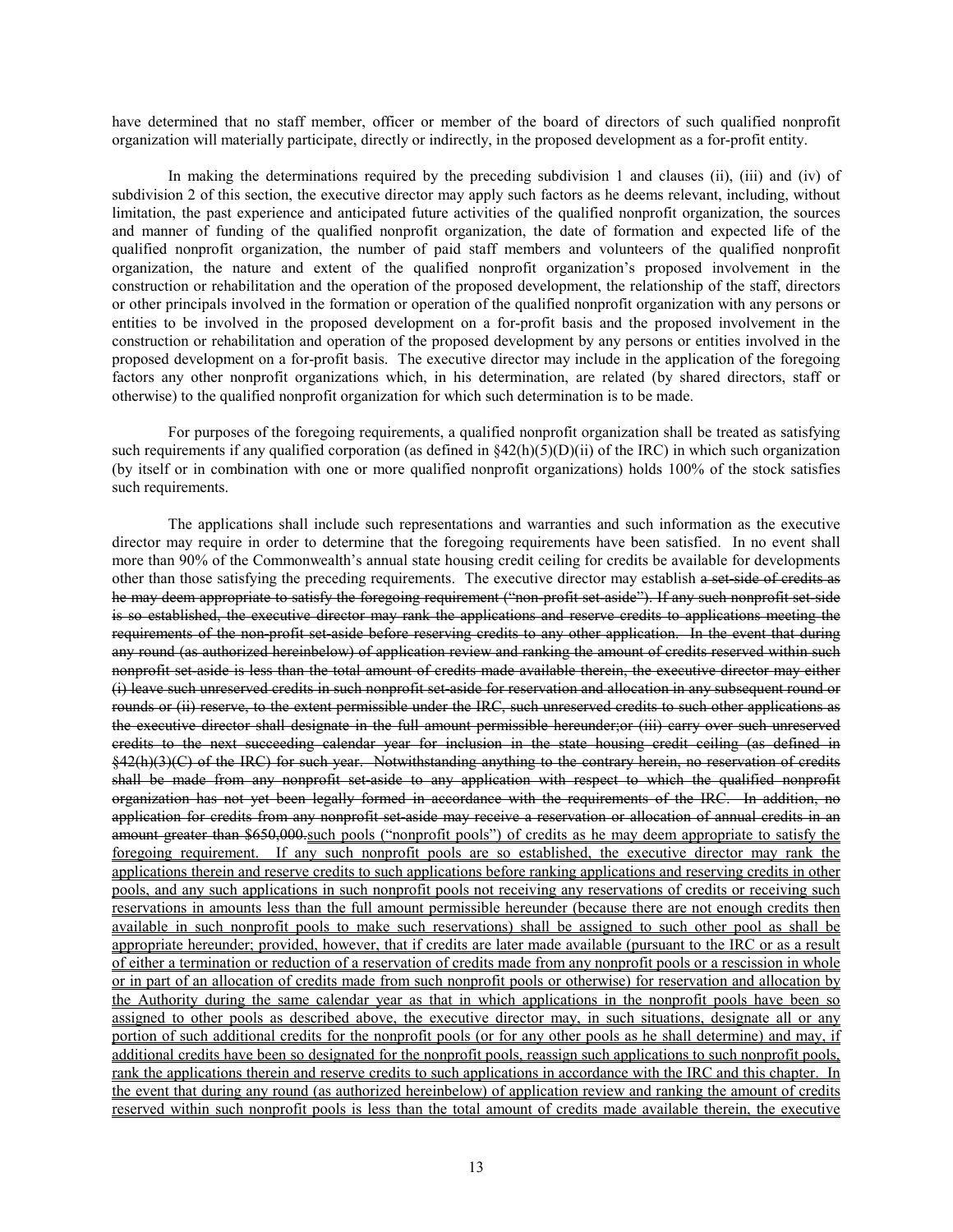director may either (i) leave such unreserved credits in such nonprofit pools for reservation and allocation in any subsequent round or rounds or (ii) redistribute, to the extent permissible under the IRC, such unreserved credits to such other pool or pools as the executive director shall designate reservations therefore in the full amount permissible hereunder (which applications shall hereinafter be referred to as "excess qualified applications") or (iii) carry over such unreserved credits to the next succeeding calendar year for inclusion in the state housing credit ceiling (as defined in  $\S42(h)(3)(C)$  of the IRC) for such year. Notwithstanding anything to the contrary herein, no reservation of credits shall be made from any nonprofit pools to any application with respect to which the qualified nonprofit organization has not yet been legally formed in accordance with the requirements of the IRC. In addition, no application for credits from any nonprofit pools or any combination of pools may receive a reservation or allocation of annual credits in an amount greater than \$650,000 unless credits remain available in such nonprofit pools after all eligible applications for credits from such nonprofit pools receive a reservation of credits.

The executive director may establish a set-side of credits as he may deem appropriate to applicants relying on the experience of a local housing authority for developer experience points described hereinbelow or using Hope VI funds from HUD in connection with the proposed development ("LHA set-aside"), or both. If any such LHA setaside is so established, the executive director may rank the applications and reserve credits to applications meeting the requirements of the LHA set-aside before reserving credits to any other application (except any applications needed to meet the non-profit set-aside). In the event that during any round (as authorized hereinbelow) of application review and ranking the amount of credits reserved within such LHA set-aside is less than the total amount of credits made available therein, the executive director may either (i) leave such unreserved credits in such LHA set-aside for reservation and allocation in any subsequent round or rounds or (ii) reserve such unreserved credits to such other applications as the executive director shall designate in the full amount permissible hereunder or (iii) carry over such unreserved credits to the next succeeding calendar year for inclusion in the state housing credit ceiling (as defined in §42(h)(3)(C) of the IRC) for such year. Notwithstanding anything to the contrary herein, applicants relying on the experience of a local housing authority for developer experience points described hereinbelow and/or using Hope VI funds from HUD in connection with the proposed development shall not be eligible to receive a reservation of credits from any nonprofit set aside. In addition, no application for credits from any LHA set-aside may receive a reservation or allocation of annual credits in an amount greater than \$650,000.pools.

The Authority shall review each application, and, based on the application and other information available to the Authority, shall assign points to each application as follows:

1. Readiness:

(a.) Written evidence satisfactory to the Authority of unconditional approval by local authorities of the plan of development or site plan for the proposed development or that such approval is not required. (40 points, applicants receiving points under this subdivision 1(a) are not eligible for points under subdivision 5(a) below)

(b.) Written evidence satisfactory to the Authority (i) of approval by local authorities of proper zoning or special use permit for such site or (ii) that no zoning requirements or special use permits are applicable. (40 points)

(c.) Submission of plans and specifications or, in the case of rehabilitation for which plans will not be used, a unit-by-unit work write-up for such rehabilitation with certification in such form and from such person satisfactory to the executive director as to the completion of such plans or specifications or work write-up. (20 points multiplied by the quotient calculated by dividing the percentage of completion of such plans and specifications or such work write-up by 75 percent not to exceed 20 points).

2. Housing Needs Characteristics:

(a) Submission of the form prescribed by the Authority with any required attachments, providing such information necessary for the Authority to send a letter addressed to the current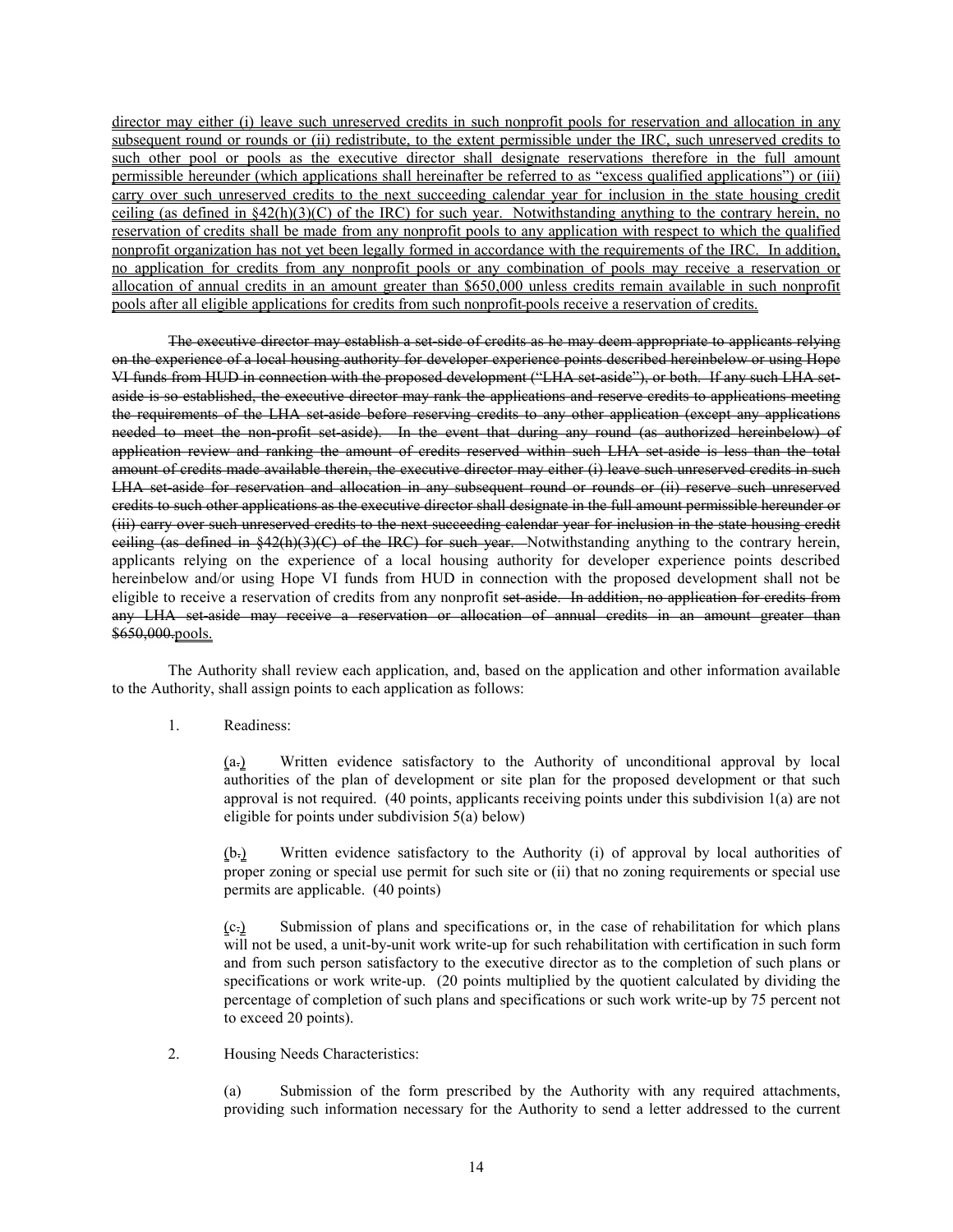chief executive officer (or the equivalent) of the locality in which the proposed development is located, soliciting input on the proposed development from the locality within the deadlines established by the executive director. (10 points, failure to make timely submission, minus 50 points)

(b)(1) A letter dated within three months prior to the application deadline addressed to the Authority and signed by the chief executive officer of the locality in which the proposed development is to be located stating, without qualification or limitation, the following:

"The construction or rehabilitation of (name of development) and the allocation of federal housing tax credits available under IRC Section 42 for that development will help meet the housing needs and priorities of (name of locality). Accordingly, (name of locality) supports the allocation of federal housing tax credits requested by (name of applicant) for that development." (50 points)

- (2) No letter from the chief executive officer of the locality in which the proposed development is to be located, or a letter addressed to the Authority and signed by such chief executive officer stating neither support (as described in subdivision (b)(1) above) nor opposition (as described in subdivision (b)(3) below) as to the allocation of credits to the applicant for the development. (25 points)
- (3) A letter in response to its notification to the chief executive officer of the locality in which the proposed development is to be located opposing the allocation of credits to the applicant for the development. In any such letter, the chief executive officer must certify that the proposed development is not consistent with current zoning or other applicable land use regulations. (0 points)

(c) Proposed developments competing in any pool established specifically for community revitalization plans may receive points from one of the following categories while competing in such pool: $(1)$  Applications with documentationDocumentation in a form approved by the Authority from the local government officials that the proposed development is located in a Revitalization Arearevitalization area and the proposed development is an integral part of the planned revitalization.  $(50 \text{ points})(2)$  Applications with documentation in a form approved by the Authority from local government officials that (i) the proposed development is located in a revitalization area with established boundaries (beyond the boundaries of the proposed development), (ii) local or state funds have been spent or budgeted in furtherance of the revitalization objectives, and (iii) the proposed development will further the goals of the planned revitalization. (25 points)

(3) The proposed development involves either (i) substantial rehabilitation (contractor's cost of at least \$50,000 per unit) or adaptive reuse of vacant or derelict structures (15 points) or (ii) the rehabilitation of properties deemed troubled by a local government based on the physical condition of the property, documented crime/drug problems or similar factors. (10 points)d) If the proposed development  $(i)$  includes the rehabilitation of existing housing (add 5 points) or  $(ii)$  is located in a Difficult Development Area as defined by the HUD or is in a qualified census tract within either a Revitalization Area, an Enterprise Zone or a Housing Revitalization Zone designated by the state. (add 5 points)

 $(d_{\mathcal{E}})$  Commitment by the applicant to give leasing preference to individuals and families (i) on public housing waiting lists maintained by the local housing authority operating in the locality in which the proposed development is to be located and notification of the availability of such units to the local housing authority by the applicant, or (ii) on section 8 (as defined in 13 VAC 10-180- 90) waiting lists maintained by the local or nearest section 8 administrator for the locality in which the proposed development is to be located and notification of the availability of such units to the local section 8 administrator by the applicant. (10 points Applicants receiving points under this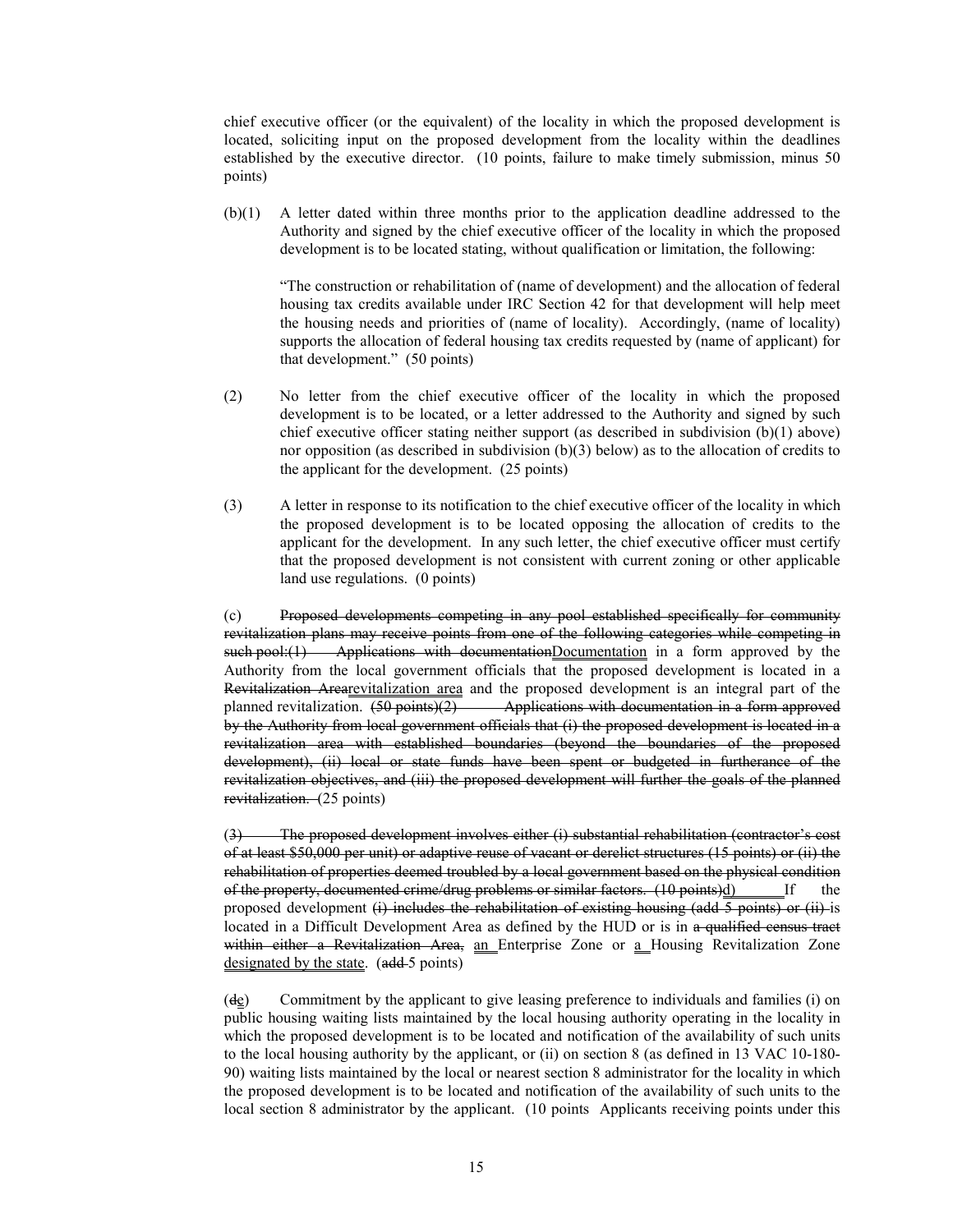subdivision may not require an annual minimum income requirement for prospective tenants that exceeds the greater of \$3,600 or 2.5 times the portion of rent to be paid by such tenants.)

(ef) Any of the following: (i) firm financing commitment(s) from the local government, local housing authority, Federal Home Loan Bank affordable housing funds, or the Rural Development of the U.S. Department of Agriculture for a below-market rate loan or grant; (ii) a resolution passed by the locality in which the proposed development is to be located committing such financial support to the development in a form approved by the Authority; or (iii) a commitment to donate land, buildings or waive tap fee waivers from the local government. (The amount of such financing or dollar value of local support will be divided by the total development sources of funds and the proposed development receives two points for each percentage point up to a maximum of 40 points.)

(fg) Any development subject to (i) HUD's Section 8 or Section 236 programs or (ii) Rural Development's 515 program, at the time of application. (20 points)

(gh) Any development receiving (i) a real estate tax abatement on the increase in the value of the development or (ii) new project-based subsidy from HUD or Rural Development for the greater of 5 units or 10% of the units of the proposed development. (10 points)

3. Development characteristics:

(a) The average unit size (100 points multiplied by the sum of the products calculated by multiplying, for each unit type as defined by the number of bedrooms per unit, (i) the quotient of the number of units of a given unit type divided by the total number of units in the proposed development, times (ii) the quotient of the average actual gross square footage per unit for a given unit type minus the lowest gross square footage per unit for a given unit type established by the executive director divided by the highest gross square footage per unit for a given unit type established by the executive director minus the lowest gross square footage per unit for a given unit type established by the executive director. If the average actual gross square footage per unit for a given unit type is less than the lowest gross square footage per unit for a given unit type established by the executive director or greater than the highest gross square footage per unit for a given unit type established by the executive director, the lowest or highest, as the case may be, gross square footage per unit for a given unit type established by the executive director shall be used in the above calculation rather than the actual gross square footage per unit for a given unit type.)

(b) Lower amount of credit request. (50 points multiplied by the percentage by which the total amount of the annual tax credits requested is less than \$1,000,000, including negative points using the percentage in which the total amount of annual credits requested is greater than \$1,000,000. Developments financed with tax-exempt bonds will receive an automatic 25 points under this scoring category.)

(c) Evidence satisfactory to the Authority documenting the quality of the proposed development's amenities as determined by the following:

- (1) The following points are available for any application:
	- (a) If 2-bedroom units have 1.5 bathrooms and 3-bedroom units have 2 bathrooms. (15 points multiplied by the percentage of units meeting these requirements)
	- (b) If all units have a washer and dryer. (7 points)a community/meeting room with a minimum of 800 square feet is provided. (5 points)
	- (c) If all units have a balcony or patio. (5 points)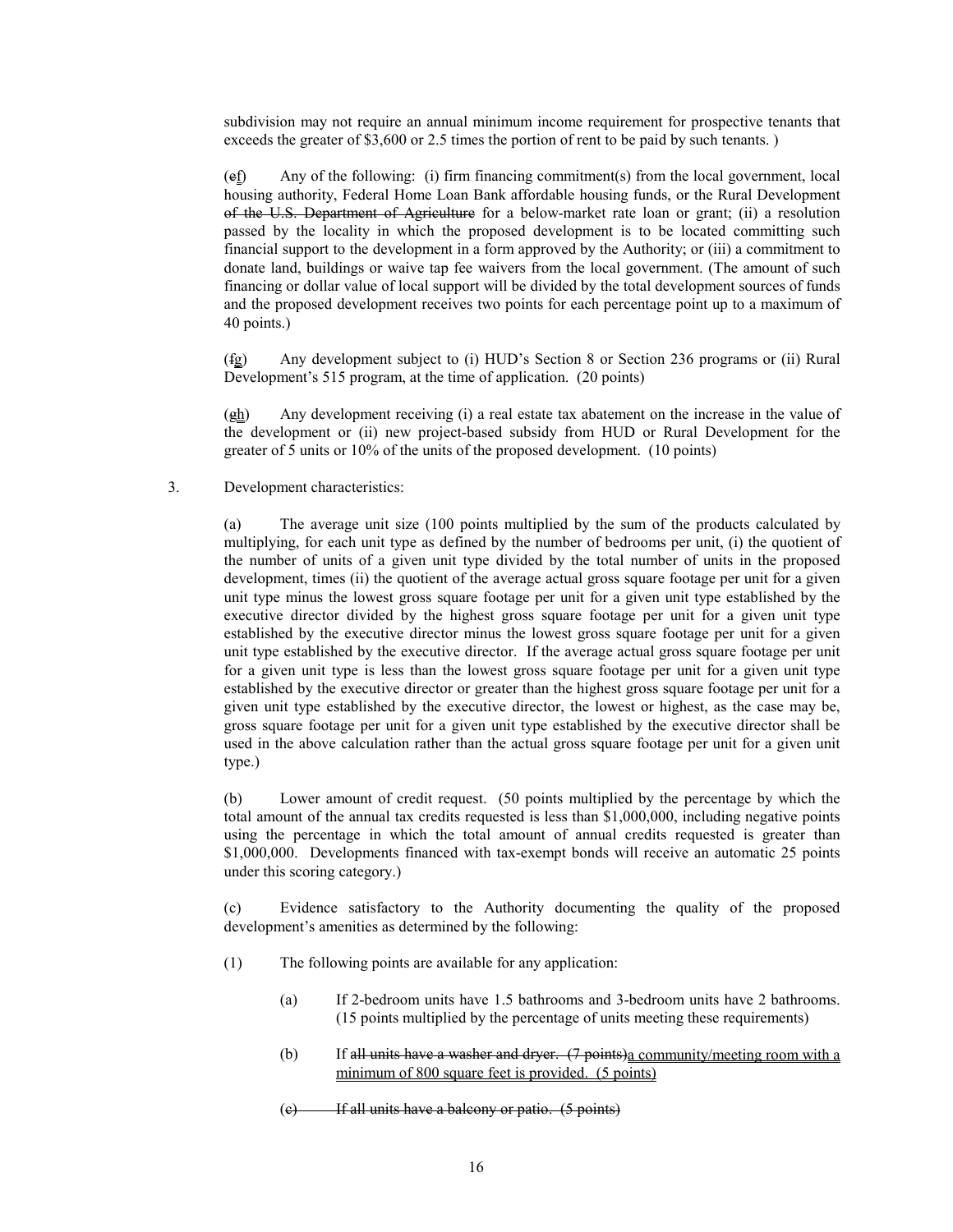- (d) If all units have a washer and dryer hook-up only. (3 points, no points if points awarded in 1(b) above)
- (e) If all units have a dishwasher. (2 points)
- (f) If all units have a garbage disposal. (1 point)
- (g) If the development has a laundry room. (1 point, no points if points awarded in  $1(b)$  above)
- (h) If a community/meeting room with a minimum of 800 square feet is provided. (5 points)
- (i) If all units have a range hood above the stove. (1 point)
- (j) If all metal windows have thermal breaks, and if insulating glass for metal or vinyl windows and sliding glass doors have a ten-year warranty against breakage of the seal from date of delivery. (1 point)
- (k) If all insulation complies with Virginia Power Energy Efficient Home Requirements, with a minimum  $R = 30$  insulation for roofs. (2 points)
- (l) If all refrigerators are frost free, a minimum size of 14 cubic feet, and provide separate doors for freezer and refrigerator compartments. (1 point)
- (m) If all exterior doors exposed to weather are metal. (1 point)
- (n) Brick exterior walls.  $(15c)$  Brick covering 50% or more of the exterior walls. (20 points times the percentage of exterior walls covered by brick)
- (d) If all kitchen and laundry appliances meet the EPA's Energy Star qualified program requirements. (5 points)
- (e) If all roofing products meet the EPA's Energy Star qualified program requirements. (5 points)
- (f) If all the windows meet the EPA's Energy Star qualified program requirements. (5 points)
- (g) If every unit in the development is heated and air conditioned with either (i) heat pump units with both a SEER rating of 14.0 or more and a HSPF rating of 9.0 or more or (ii) air conditioning units with a SEER rating of 14.0 or more, combined with a gas furnaces with an AFUE rating of 90% or more. (10 points)
- (o) If the development has a minimum STC (sound transmission class) rating of 52 for the floor construction between units. (3 points)
- (p) All kitchen cabinets comply with Authority minimum guidelines. (1 point)
- (q) All closet doors are side hinged (no bi-fold or sliding doors). (1 point)
- (r) All exterior wood, including trim, fascia and rake boards are clad in aluminum.  $(1-point)$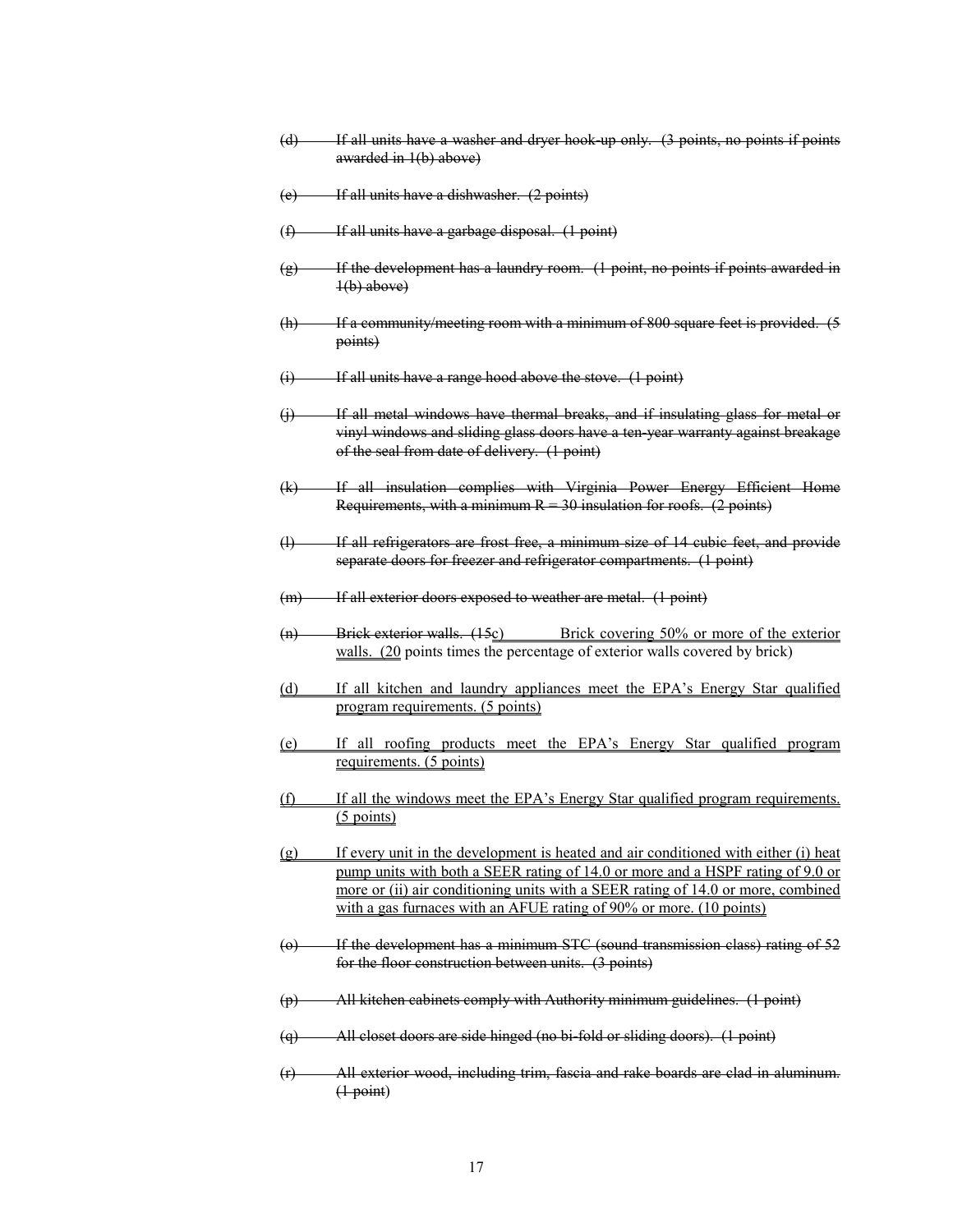- (2) The following points are available to applications electing to serve elderly and/or physically disabled tenants as elected in subdivision 4a of this section:
	- (a) If all cooking ranges have front controls. (1 point)
	- $(b)$  If all units are adaptable for the handicapped in buildings with elevators.  $(2)$  $points)(e)$  If all units have an emergency call system. (3 points)
	- $(dc)$  If all bathrooms have grab bars and slip resistant bottoms for bathtubsan independent or supplemental heat source. (1 point)
	- (e) If all bathrooms have an independent or supplemental heat source. (1 point)
	- $(f)$  If all corridors have a handrail on one side.  $(1 point)(gd)$  If all entrance doors to each unit have two eye viewers, one at 48" and the other at standard height. (1 point)
- (3) The following points are available to proposed developments which rehabilitate or adaptively reuse an existing structure:
	- (a) If all bathrooms, including ones with windows, have exhaust fans ducted out. (1) point)(b) If all existing, single-glazed windows in good condition have storm windows, and all windows in poor condition are replaced with new windows with integral storm sash or insulating glass. The insulating glass metal windows must have a thermal break. The insulated glass must have a ten-year warranty against breakage of the seal. (3 points)
	- (c) If all apartments have a minimum of one electric smoke detector with battery backup. (1 point)
	- (d) If all bathrooms have ground fault interrupter electrical receptacles. (1 point)(eb) If the structure is historic, by virtue of being listed individually in the National Register of Historic Places, or due to its location in a registered historic district and certified by the Secretary of the Interior as being of historical significance to the district, and the rehabilitation will be completed in such a manner as to be eligible for historic rehabilitation tax credits. (5 points)
	- (f) All buildings have a minimum insulation of  $R = 30$  for attics and  $R = 19$  for crawl spaces. (3 points)
	- (g) All public areas, such as community rooms, laundry rooms, and rental office are accessible to persons in wheelchairs. (1 point)
	- (h) If replacing the roof, removing the old roof and felt. (1 point)

The maximum number of points that may be awarded under any combination of the scoring categories under this subdivision 3d is 5060 points.

(e) Any proposed 50 unit or less development that meets at least three of the following criteria: (1) sets maximum rents on all units at or below 25% of the gross income of households at or below 50% of the area median income (without vouchers or rental assistance); (2) restricts at least 20% of the units for occupancy by households with incomes at or below 40% of the area median income; (3) requires at least 60% of the developer's fee to pay development costs, and (4) has below market rate financial assistance from local, state or federal government. (20 points)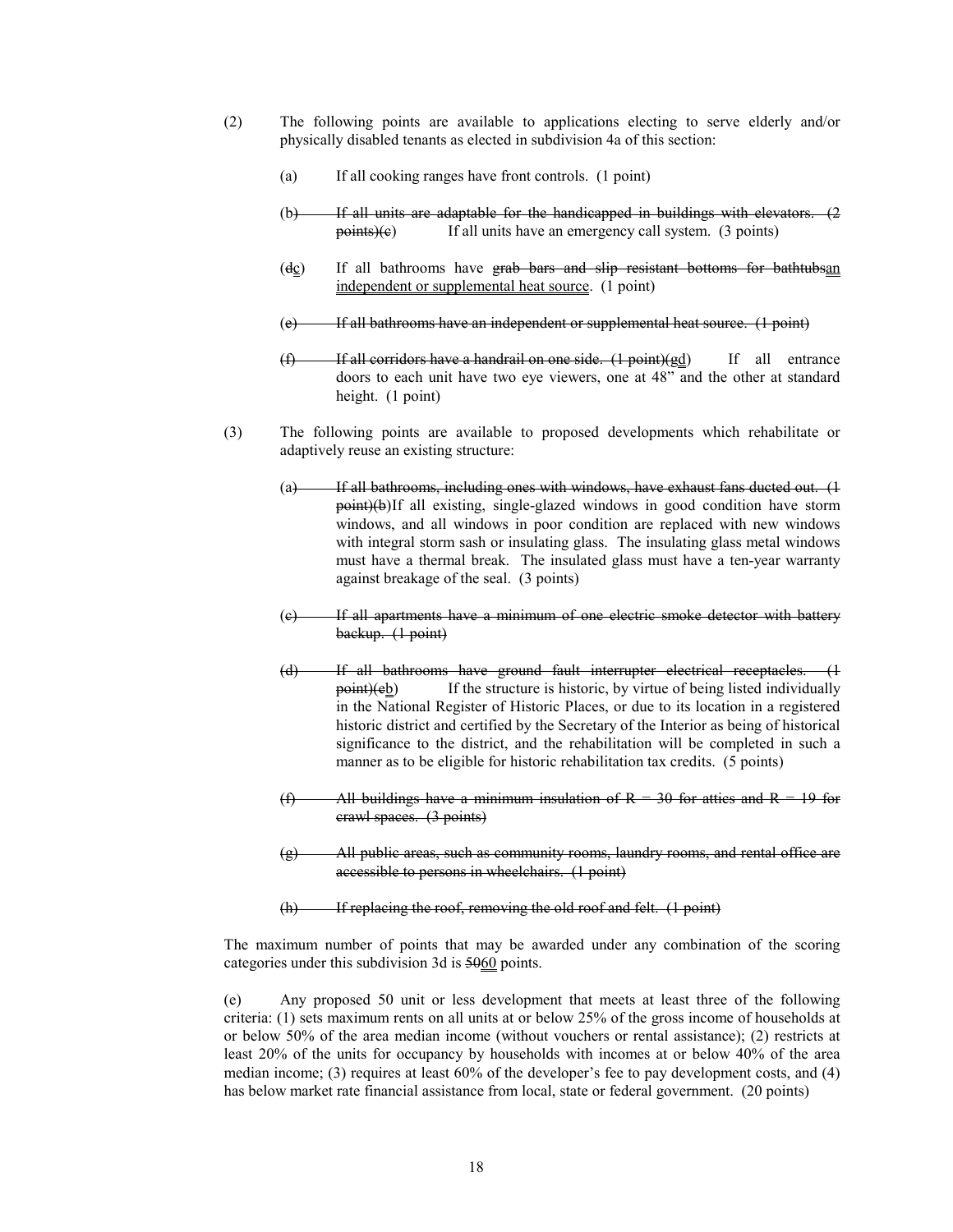(f) Any non-elderly development in which the greater of 5 units or 10% of the units (i) provide federal project-based rent subsidies or equivalent assistance in order to ensure occupancy by extremely low-income persons; (ii) conform to Americans with Disabilities Act Architectural Guidelines ("ADAAG") requirements as set forth in the Virginia building code as BOCA Chapter 11 (13 VAC 5-61) or any successor provisionsHUD regulations interpreting the accessibility requirements of section 504 of the Rehabilitation Act; and (iii) are actively marketed to people with special needs in accordance with a plan submitted as part of the application for credits (if special needs includes mobility impairments the units described above must include roll-in showers and roll under sinks and ranges). (50 points)

(g) Any non-elderly development in which the greater of 5 units or 10% of the units (i) have rents within HUD's Housing Choice Voucher ("HCV") payment standard; (ii) conform to ADAAG requirements as set forth in the Virginia building code as BOCA Chapter 11 (13 VAC 5-61) or any successor provisionsHUD regulations interpreting the accessibility requirements of section 504 of the Rehabilitation Act; and (iii) are actively marketed to people with mobility impairments including HCV holders in accordance with a plan submitted as part of the application for credits. (30 points)

(h) Any non-elderly development in which four percent (4%) of the units (i) conform to ADAAG requirements as set forth in the Virginia building code as BOCA Chapter 11 (13 VAC 5- 61) or any successor provisionsHUD regulations interpreting the accessibility requirements of section 504 of the Rehabilitation Act and (ii) are actively marketed to people with mobility impairments in accordance with a plan submitted as part of the application for credits. (15 points)

# 4. Tenant population characteristics:

(a) Commitment by the applicant to give a leasing preference to individuals and families with children in developments that will have no more than 20% of its units with one bedroom or less. (15 points; plus 0.75 points for each per cent of the low-income units in the development with three or more bedrooms up to an additional 15 points for a total of no more than 30 points under this subdivision (a))

(b) Commitment by the applicant to provide relocation assistance to displaced households at such level required by the Authority. (30 points times the number of certified occupied units divided by the greater of (i) the number of certified occupied units or (ii) the number of units of the proposed development)

# 5. Sponsor characteristics:

(a) Evidence that the principal or principals, as a group or individually, for the proposed development have developed at least three tax credit developments that contain at least three times the number of housing units in the proposed development. (50 points, applicants receiving points under this subdivision  $5(a)$  are not eligible for points under subdivision  $1(a)$  above)

(b) Evidence that the principal or principals, as a group or individually, for the proposed development have developed at least one tax credit development that contains at least the number of housing units in the proposed development. (10 points)

(c) Any applicant that includes a principal that was a principal in a development at the time the Authority reported such development to the IRS for an uncorrected major violation of health, safety and building codes. (minus 50 points for a period of three years after the violation has been corrected)

(d) Beginning January 1, 2003, any applicant that includes a principal that was a principal in a development at the time the Authority reported such development to the IRS for noncompliance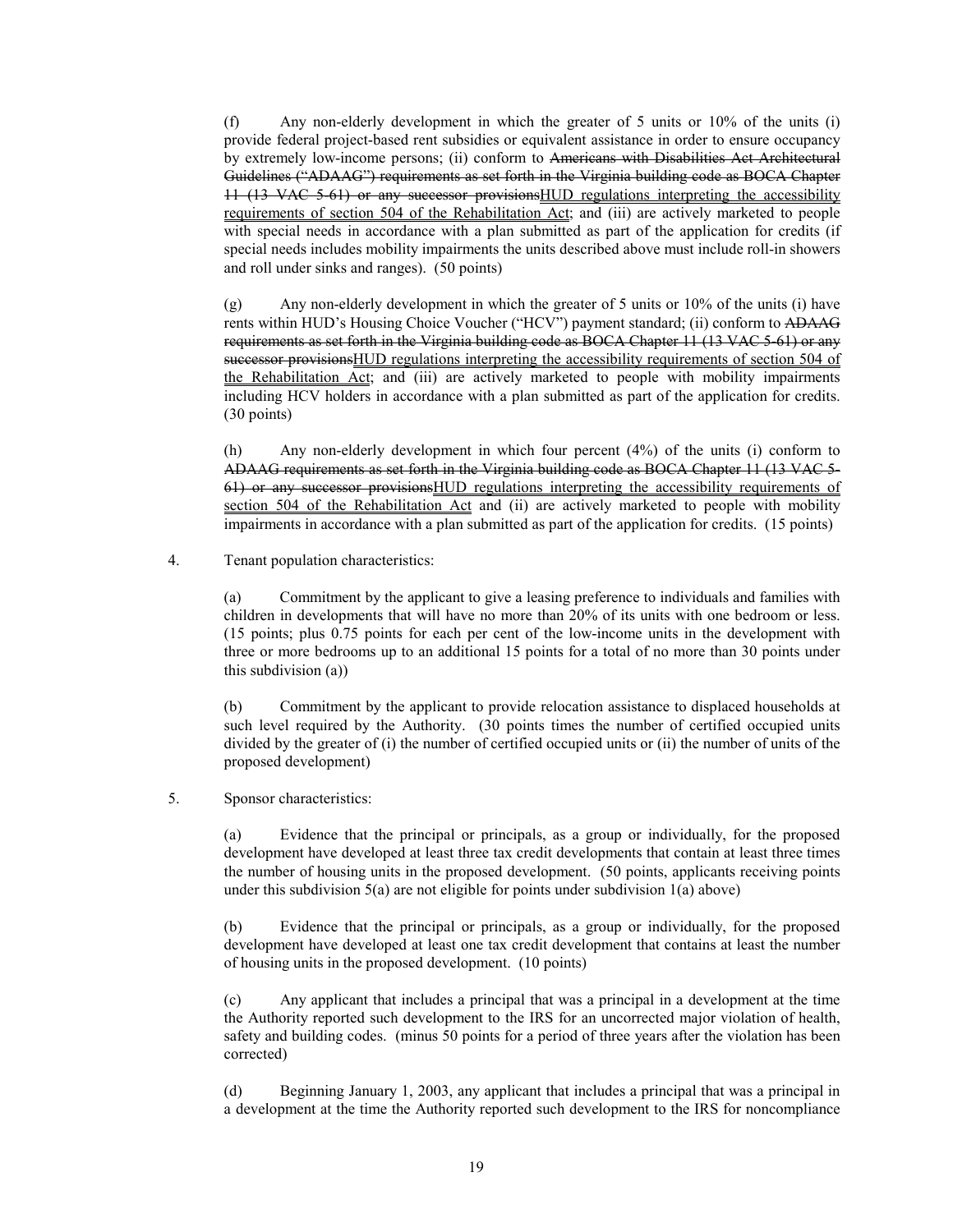that has not been corrected by the time a Form 8823 is filed by the Authority. (minus 15 points for a period of three years after the time the Authority filed the 8823, unless the executive director determines that such principal's attempts to correct such noncompliance was prohibited by a court, local government or governmental agency, in which case, no negative points will be assessed to the applicant)

(e) Beginning January 1, 2003, any applicant that includes a principal that is or was a principal in a development that (i) did not build a development as represented in the application for credit (minus 20 points for a period of three years after the development is placed-in-service, in addition to any other penalties the Authority may seek under its agreements with the applicant), or (ii) has a reservation of credits terminated by the Authority (minus 10 points a period of three years after the credits are returned to the Authority).

(f) Beginning January 1, 2005, any applicant that includes a management company in its application that is rated unsatisfactory by the executive director or if the ownership of any applicant includes a principal that is or was a principal in a development that hired a management company to manage a tax credit development after such management company received a rating of unsatisfactory from the executive director during the extended use period of such development. (minus 25 points)

(d) Evidence that a US Green Building Council LEED certified design professional participated in the design of the proposed development. (10 points)

Evidence that the proposed development's architect has completed the Fair Housing Accessibility First program offered by HUD or an equivalent organization and the certificate is attached with the architect's certification. (5 points)

6. Efficient Use of Resources:

(a) The percentage by which the total of the amount of credits per low-income housing unit (the "per unit credit amount") of the proposed development is less than the standard per unit credit amounts established by the executive director for a given unit type, based upon the number of such unit types in the proposed development. (180 points multiplied by the percentage by which the total amount of the per unit credit amount of the proposed development is less than the applicable standard per unit credit amount established by the executive director, negative points will be assessed using the percentage by which the total amount of the per unit credit amount of the proposed development exceeds the applicable standard per unit credit amount established by the executive director.)

(b) The percentage by which the cost per low-income housing unit (the "per unit cost"), adjusted by the Authority for location, of the proposed development is less than the standard per unit cost amounts established by the executive director for a given unit type based upon the number of such unit types in the proposed development. (75 points multiplied by the percentage by which the total amount of the per unit cost of the proposed development is less than the applicable standard per unit cost amount established by the executive director.)

The executive director may use a standard per square foot credit amount and a standard per square foot cost amount in establishing the per unit credit amount and the per unit cost amount in subdivision 6 above. For the purpose of calculating the points to be assigned pursuant to such subdivisions 3c and 6 above, all credit amounts shall include any credits previously allocated to the development, and the per unit credit amount for any building documented by the applicant to be located in a qualified census tract or difficult development area (such tract or area being as defined in the IRC) shall be determined based upon 100% of the eligible basis of such building, in the case of new construction, or 100% of the rehabilitation expenditures, in the case of rehabilitation of an existing building, notwithstanding any use by the applicant of 130% of such eligible basis or rehabilitation expenditures in determining the amount of credits as provided in the IRC.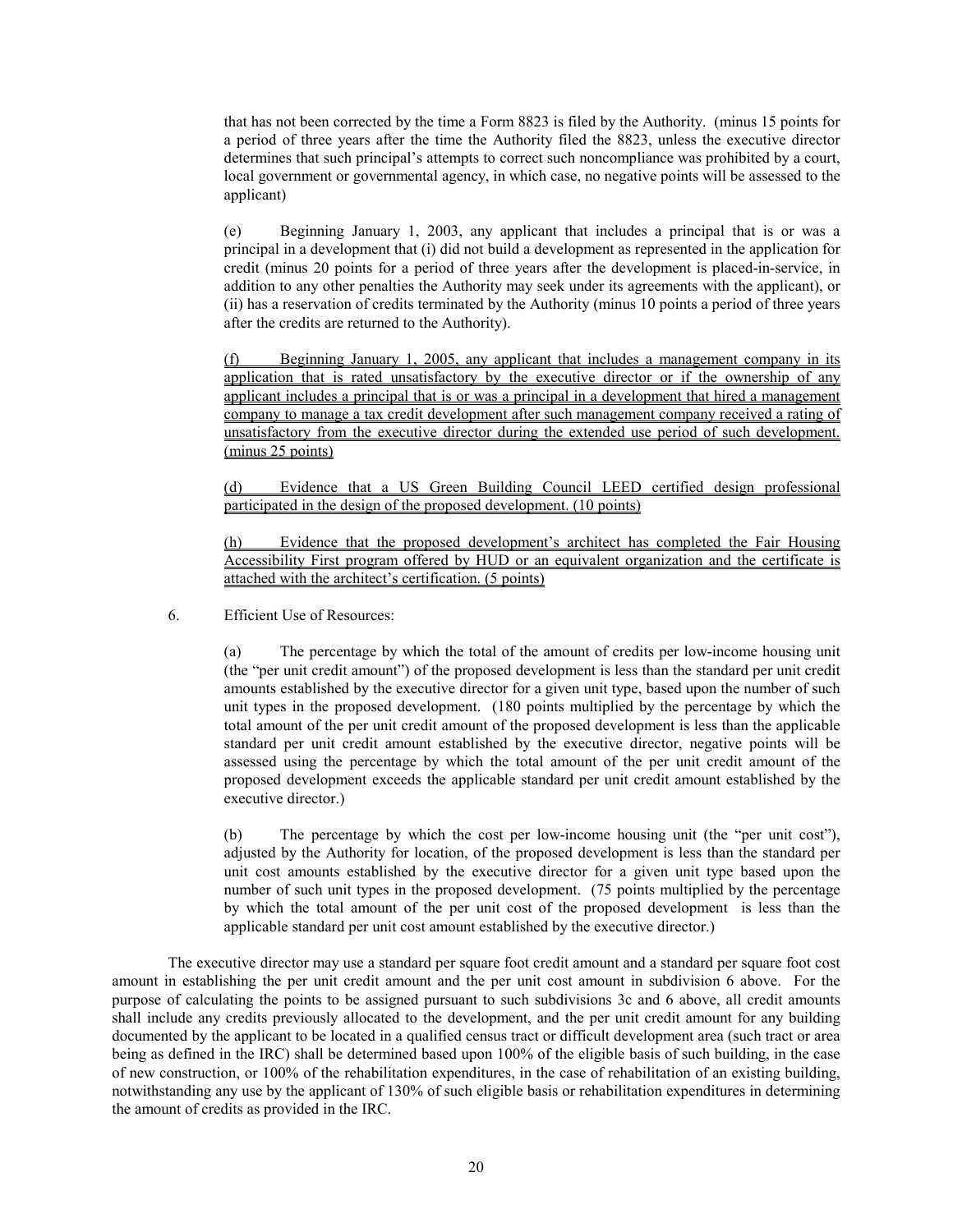# 7. Bonus points.

(a) Commitment by the applicant to impose income limits on the low-income housing units throughout the extended use period (as defined in the IRC) below those required by the IRC in order for the development to be a qualified low-income development. Applicants receiving points under this subdivision (a) may not receive points under subdivision (b) below. (The product of (i) 50 points multiplied by (ii) the percentage of housing units in the proposed development both rentrestricted to and occupied by households at or below 50% of the area median gross income; plus 1 point for each percentage point of such housing units in the proposed development which are further restricted to rents at or below 30% of 40% of the area median gross income, up to an additional 10 points.)

(b) Commitment by the applicant to impose rent limits on the low-income housing units throughout the extended use period (as defined in the IRC) below those required by the IRC in order for the development to be a qualified low-income development.) Applicants receiving points under this subdivision (b) may not receive points under subdivision (a) above. (The product of (i) 25 points (50 points for proposed developments in low-income jurisdictions) multiplied by (ii) the percentage of housing units in the proposed development rent-restricted to households at or below 50% of the area median gross income; plus 1 point for each percentage point of such housing units in the proposed development which are further restricted to rents at or below 30% of 40% of the area median gross income, up to an additional 10 points.)

(c) Commitment by the applicant to maintain the low-income housing units in the development as a qualified low-income housing development beyond the 30-year extended use period (as defined in the IRC). Applicants receiving points under this subdivision (c) may not receive bonus points under subdivision (d) below. (40 points for a 10-year commitment beyond the 30-year extended use period or 50 points for a 20-year commitment beyond the 30-year extended use period.)

(d) Participation by a local housing authority or qualified nonprofit organization (substantially based or active in the community with at least a 10% ownership interest in the general partnership interest of the partnership) and a commitment by the applicant to sell the proposed development pursuant to an executed, recordable option or right of first refusal to such local housing authority or qualified nonprofit organization or to a wholly-owned subsidiary of such organization or authority at the end of the 15-year compliance period, as defined by IRC, for a price not to exceed the outstanding debt and exit taxes of the for profit entity. The applicant must record such option or right of first refusal immediately after the low-income housing commitment described in 13 VAC 10-180-70 hereinbelow and give the qualified nonprofit veto power over any refinancing of the development. Applicants receiving points under this subdivision (d) may not receive bonus points under subdivision (c) above. (60 points; plus 5 points if the local housing authority or qualified nonprofit organization submits a homeownership plan satisfactory to the Authority, in which, the local housing authority or qualified nonprofit organization commits to sell the units in the development to tenants.)

In calculating the points for subdivisions 7(a) and (b) above, any units in the proposed development required by the locality to exceed 60% of the area median gross income will not be considered when calculating the percentage of low-income units of the proposed development with incomes below those required by the IRC in order for the development to be a qualified low-income development, provided that, the locality submits evidence satisfactory to the Authority of such requirement.

After points have been assigned to each application in the manner described above, the executive director shall compute the total number of points assigned to each such application. Notwithstanding any other provisions herein, any application which is assigned a total number of points less than a threshold amount of 375 points shall be rejected from further consideration hereunder and shall not be eligible for any reservation or allocation of credits.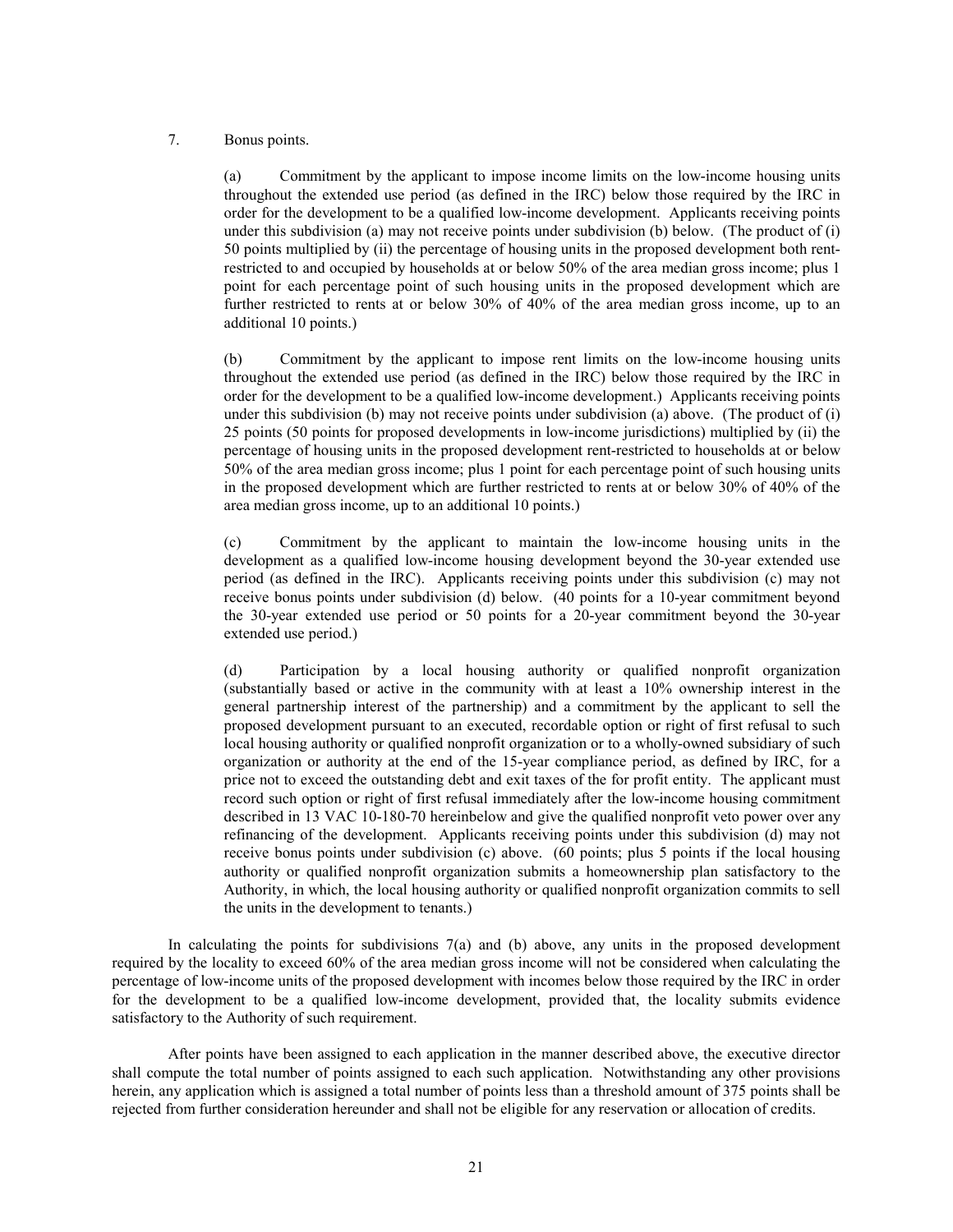The executive director may exclude and disregard any application which he determines is not submitted in good faith or which he determines would not be financially feasible.

Upon assignment of points to all of the applications, the executive director shall rank the applications based on the number of points so assigned. If any pools shall have been established, each application shall be assigned to a pool and, if any, to the appropriate tier within such pool and shall be ranked within such pool or tier, if any. The amount of credits made available to each pool will be determined by the executive director. Available credits will include unreserved per capita dollar amount credits from the current calendar year under  $\frac{842(h)(3)(C)(i)}{2}$  of the IRC, any unreserved per capita credits from previous calendar years, and credits returned to the Authority prior to the final ranking of the applications and may include up to 15% of the next calendar year's per capita credits as shall be determined by the executive director. Those applications assigned more points shall be ranked higher than those applications assigned fewer points. However, if any set-sides established by the executive director cannot be satisfied after ranking the applications based on the number of points, the executive director may rank as many applications as necessary to meet the requirements of such set-aside (selecting the highest ranked application(s) meeting the requirements of the set-aside) over applications with more points.

In the event of a tie in the number of points assigned to two or more applications within the same pool, or, if none, within the Commonwealth, and in the event that the amount of credits available for reservation to such applications is determined by the executive director to be insufficient for the financial feasibility of all of the developments described therein, the Authority shall, to the extent necessary to fully utilize the amount of credits available for reservation within such pool or, if none, within the Commonwealth, select one or more of the applications with the highest combination of points from subdivision 7 above, and each application so selected shall receive (in order based upon the number of such points, beginning with the application with the highest number of such points) a reservation of credits. If two or more of the tied applications receive the same number of points from subdivision 7 above and if the amount of credits available for reservation to such tied applications is determined by the executive director to be insufficient for the financial feasibility of all the developments described therein, the executive director shall select one or more of such applications by lot, and each application so selected by lot shall receive (in order of such selection by lot) a reservation of credits.

For each application which may receive a reservation of credits, the executive director shall determine the amount, as of the date of the deadline for submission of applications for reservation of credits, to be necessary for the financial feasibility of the development and its viability as a qualified low-income development throughout the credit period under the IRC. In making this determination, the executive director shall consider the sources and uses of the funds, the available federal, state and local subsidies committed to the development, the total financing planned for the development as well as the investment proceeds or receipts expected by the Authority to be generated with respect to the development, and the percentage of the credit dollar amount used for development costs other than the costs of intermediaries. He shall also examine the development's costs, including developer's fees and other amounts in the application, for reasonableness and, if he determines that such costs or other amounts are unreasonably high, he shall reduce them to amounts that he determines to be reasonable. The executive director shall review the applicant's projected rental income, operating expenses and debt service for the credit period. The executive director may establish such criteria and assumptions as he shall deem reasonable for the purpose of making such determination, including, without limitation, criteria as to the reasonableness of fees and profits and assumptions as to the amount of net syndication proceeds to be received (based upon such percentage of the credit dollar amount used for development costs, other than the costs of intermediaries, as the executive director shall determine to be reasonable for the proposed development), increases in the market value of the development, and increases in operating expenses, rental income and, in the case of applications without firm financing commitments (as defined hereinabove) at fixed interest rates, debt service on the proposed mortgage loan. The executive director may, if he deems appropriate, consider the development to be a part of a larger development. In such a case, the executive director may consider, examine, review and establish any or all of the foregoing items as to the larger development in making such determination for the development.

At such time or times during each calendar year as the executive director shall designate, the executive director shall reserve credits to applications in descending order of ranking within each pool and tier, if applicable, until either substantially all credits therein are reserved or all qualified applications therein have received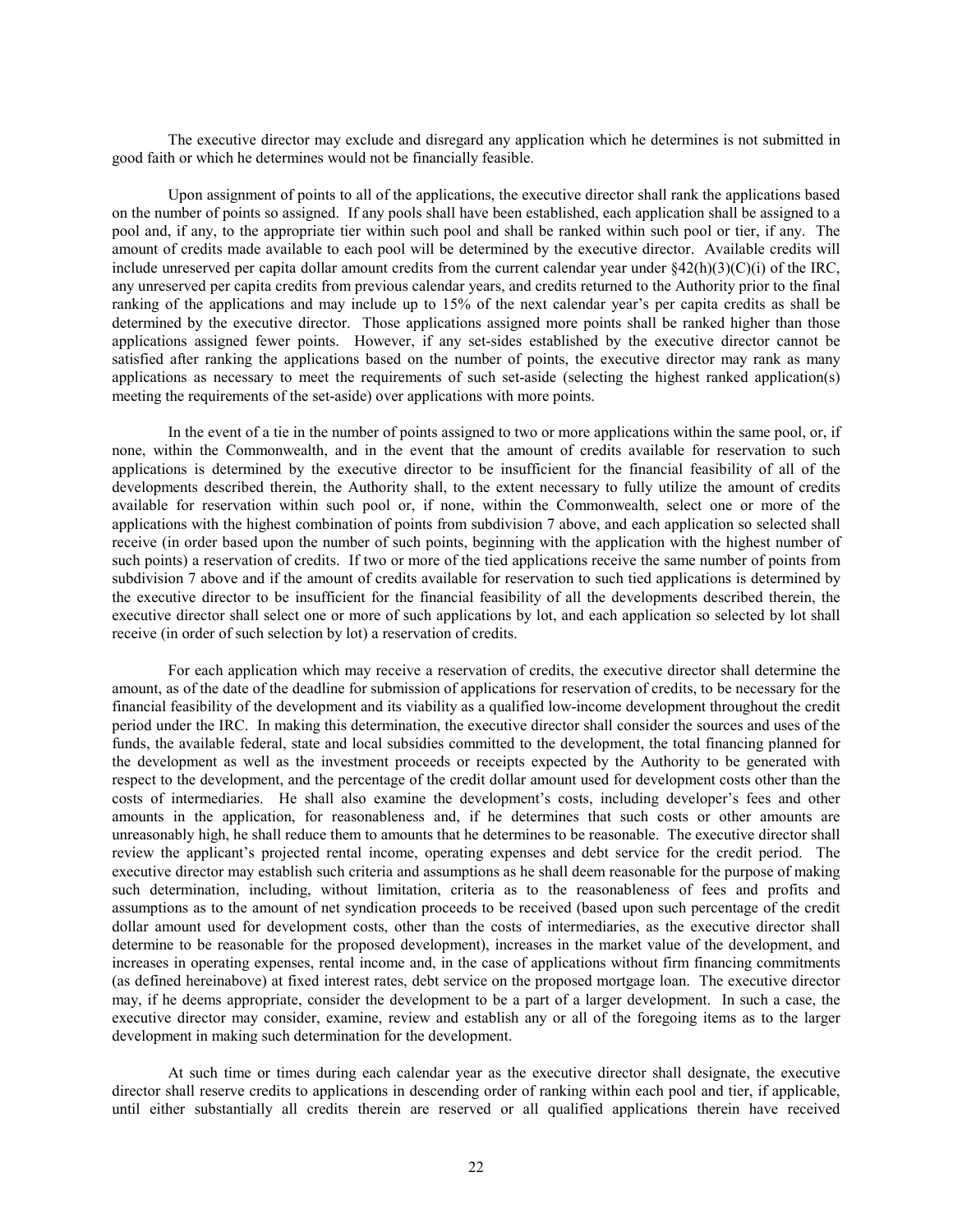reservations. (For the purpose of the preceding sentence, if there is not more than a de minimis amount, as determined by the executive director, of credits remaining in a pool after reservations have been made, "substantially all" of the credits in such pool shall be deemed to have been reserved.) The executive director may rank the applications within pools at different times for different pools and may reserve credits, based on such rankings, one or more times with respect to each pool. The executive director may also establish more than one round of review and ranking of applications and reservation of credits based on such rankings, and he shall designate the amount of credits to be made available for reservation within each pool during each such round. The amount reserved to each such application shall be equal to the lesser of (i) the amount requested in the application or (ii) an amount determined by the executive director, as of the date of application, to be necessary for the financial feasibility of the development and its viability as a qualified low-income development throughout the credit period under the IRC; provided, however, that in no event shall the amount of credits so reserved exceed the maximum amount permissible under the IRC.

Not more than 20% of the credits in any pool may be reserved to developments intended to provide elderly housing, unless the feasible credit amount, as determined by the executive director, of the highest ranked elderly housing development in any pool exceeds 20% of the credits in such pool, then such elderly housing development shall be the only elderly housing development eligible for a reservation of credits from such pool. However, if credits remain available for reservation after all eligible non-elderly housing developments receive a reservation of credits, such remaining credits may be made available to additional elderly housing developments.

Beginning January 1, 2005, the amount of credits available for reservation to developments in older central cities from any pool established by the executive director to serve a geographic area of the state shall be limited to an amount equal to the older central city's percentage share of households paying more than 35% of income for rent in the pool in which the older central city appears. However, notwithstanding the limitation of this paragraph, all applications with a letter of support from the chief executive officer of an older central city will be eligible for a reservation of credits.

If the amount of credits available in any pool is determined by the executive director to be insufficient for the financial feasibility of the proposed development to which such available credits are to be reserved, the executive director may move the proposed development and the credits available to another pool. If any credits remain in any pool after moving proposed developments and credits to another pool, the executive director may for developments which meet the requirements of  $\S 42(h)(1)(E)$  of the IRC only, reserve the remaining credits to any proposed development(s) scoring at or above the minimum point threshold established by this chapter without regard to the ranking of such application with additional credits from the Commonwealth's annual state housing credit ceiling for the following year in such an amount necessary for the financial feasibility of the proposed development(s). However, the reservation of credits from the Commonwealth's annual state housing credit ceiling for the following year shall be in the reasonable discretion of the executive director if he determines it to be in the best interest of the plan. In the event a reservation or an allocation of credits from the current year or a prior year is reduced, terminated or canceled, the executive director may substitute such credits for any credits reserved from the following year's annual state housing credit ceiling.

In the event that during any round of application review and ranking the amount of credits reserved within any pools is less than the total amount of credits made available therein during such round, the executive director may either (i) leave such unreserved credits in such pools for reservation and allocation in any subsequent round or rounds or (ii) redistribute such unreserved credits to such other pool or pools as the executive director may designate or (iii) carry over such unreserved credits to the next succeeding calendar year for inclusion in the state housing credit ceiling (as defined in  $\S 42(h)(3)(C)$  of the IRC) for such year.

Notwithstanding anything contained herein, the total amount of credits that may be awarded in any credit year after credit year 2001 to any applicant or to any related applicants for one or more developments shall not exceed 15% of Virginia's per capita dollar amount of credits for such credit year (the "credit cap") However, if the amount of credits to be reserved in any such credit year to all applications assigned a total number of points at or above the threshold amount set forth above shall be less than Virginia's dollar amount of credits available for such credit year, then the Authority's board of commissioners may waive the credit cap to the extent it deems necessary to reserve credits in an amount at least equal to such dollar amount of credits. Applicants shall be deemed to be related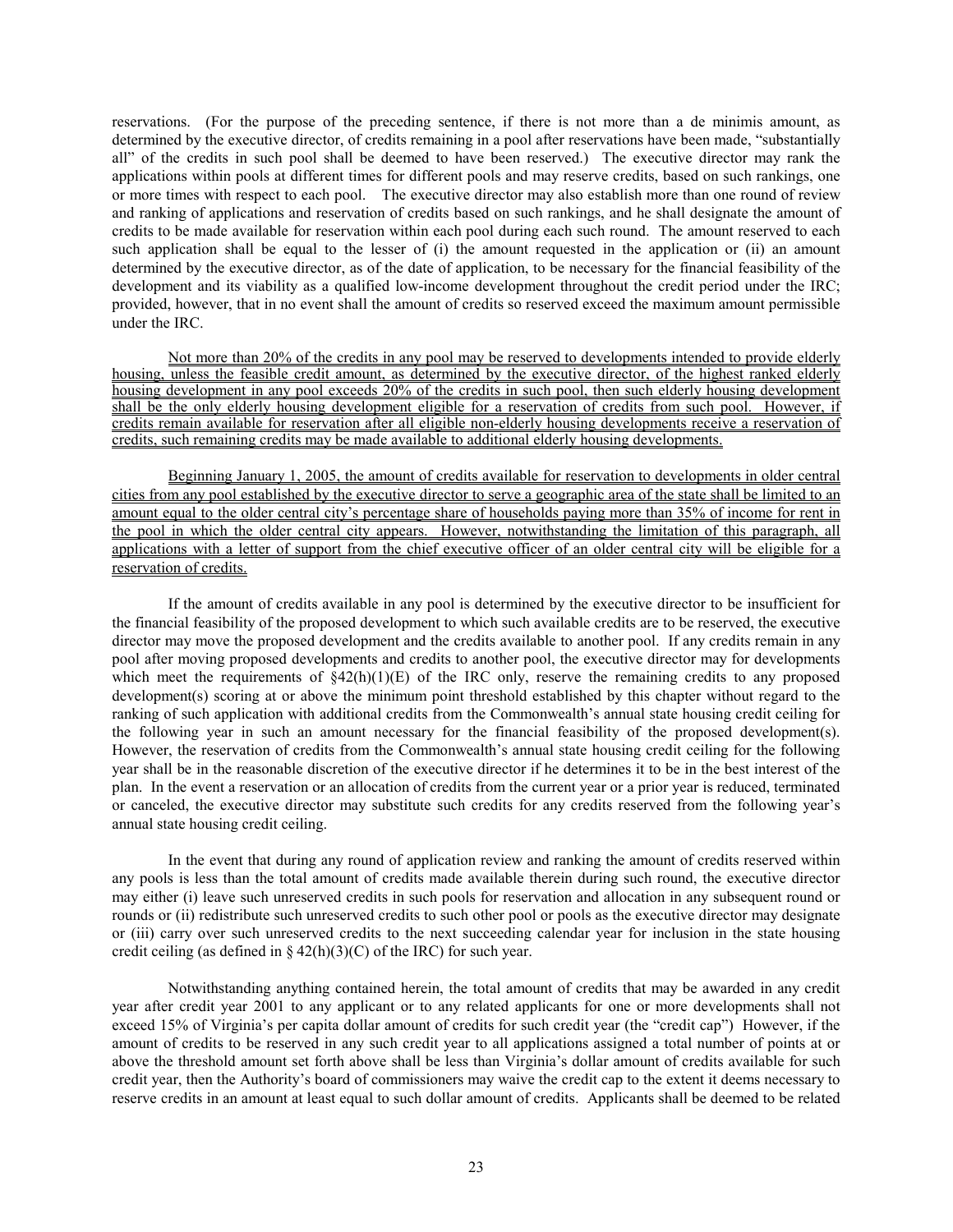if any principal in a proposed development or any person or entity related to the applicant or principal will be a principal in any other proposed development or developments. For purposes of this paragraph, a principal shall also include any person or entity who, in the determination of the executive director, has exercised or will exercise, directly or indirectly, substantial control over the applicant or has performed or will perform (or has assisted or will assist the applicant in the performance of), directly or indirectly, substantial responsibilities or functions customarily performed by applicants with respect to applications or developments. For the purpose of determining whether any person or entity is related to the applicant or principal, persons or entities shall be deemed to be related if the executive director determines that any substantial relationship existed, either directly between them or indirectly through a series of one or more substantial relationships (e.g., if party A has a substantial relationship with party B and if party B has a substantial relationship with party C, then A has a substantial relationship with both party B and party C), at any time within three years of the filing of the application for the credits. In determining in any credit year whether an applicant has a substantial relationship with another applicant with respect to any application for which credits were awarded in any prior credit year, the executive director shall determine whether the applicants were related as of the date of the filing of such prior credit year's application or within three years prior thereto and shall not consider any relationships or any changes in relationships subsequent to such date. Substantial relationships shall include, but not be limited to, the following relationships (in each of the following relationships, the persons or entities involved in the relationship are deemed to be related to each other): (i) the persons are in the same immediate family (including, without limitation, a spouse, children, parents, grandparents, grandchildren, brothers, sisters, uncles, aunts, nieces, and nephews) and are living in the same household; (ii) the entities have one or more common general partners or members (including related persons and entities), or the entities have one or more common owners which (by themselves or together with any other related persons and entities) have, in the aggregate, 5% or more ownership interest in each entity; (iii) the entities are under the common control (e.g., the same person or persons and any related persons serve as a majority of the voting members of the boards of such entities or as chief executive officers of such entities) of one or more persons or entities (including related persons and entities); (iv) the person is a general partner, member or employee in the entity or is an owner (by himself or together with any other related persons and entities) of 5% or more ownership interest in the entity; (v) the entity is a general partner or member in the other entity or is an owner (by itself or together with any other related persons and entities) of 5% or more ownership interest in the other entity; or (vi) the person or entity is otherwise controlled, in whole or in part, by the other person or entity. In determining compliance with the credit cap with respect to any application, the executive director may exclude any person or entity related to the applicant or to any principal in such applicant if the executive director determines that (i) such person or entity will not participate, directly or indirectly, in matters relating to the applicant or the ownership of the development to be assisted by the credits for which the application is submitted, (ii) such person or entity has no agreement or understanding relating to such application or the tax credits requested therein, and (iii) such person or entity will not receive a financial benefit from the tax credits requested in the application. A limited partner or other similar investor shall not be determined to be a principal and shall be excluded from the determination of related persons or entities unless the executive director shall determine that such limited partner or investor will, directly or indirectly, exercise control over the applicant or participate in matters relating to the ownership of the development substantially beyond the degree of control or participation which is usual and customary for limited partners or other similar investors with respect to developments assisted by the credits. If the award of multiple applications of any applicant or related applicants in any credit year shall cause the credit cap to be exceeded, such applicant or applicants shall, upon notice from the Authority, jointly designate those applications for which credits are not to be reserved so that such limitation shall not be exceeded. Such notice shall specify the date by which such designation shall be made. In the absence of any such designation by the date specified in such notice, the executive director shall make such designation as he or she shall determine to best serve the interests of the program. Each applicant and each principal therein shall make such certifications, shall disclose such facts and shall submit such documents to the Authority as the executive director may require to determine compliance with the credit cap. If an applicant or any principal therein makes any misrepresentation to the Authority concerning such applicant's or principal's relationship with any other person or entity, the executive director may reject any or all of such applicant's pending applications for reservation or allocation of credits, may terminate any or all reservations of credits to the applicant, and may prohibit such applicant, the principals therein and any persons and entities then or thereafter having a substantial relationship (in the determination of the executive director as described above) with the applicant or any principal therein from submitting applications for credits for such period of time as the executive director shall determine.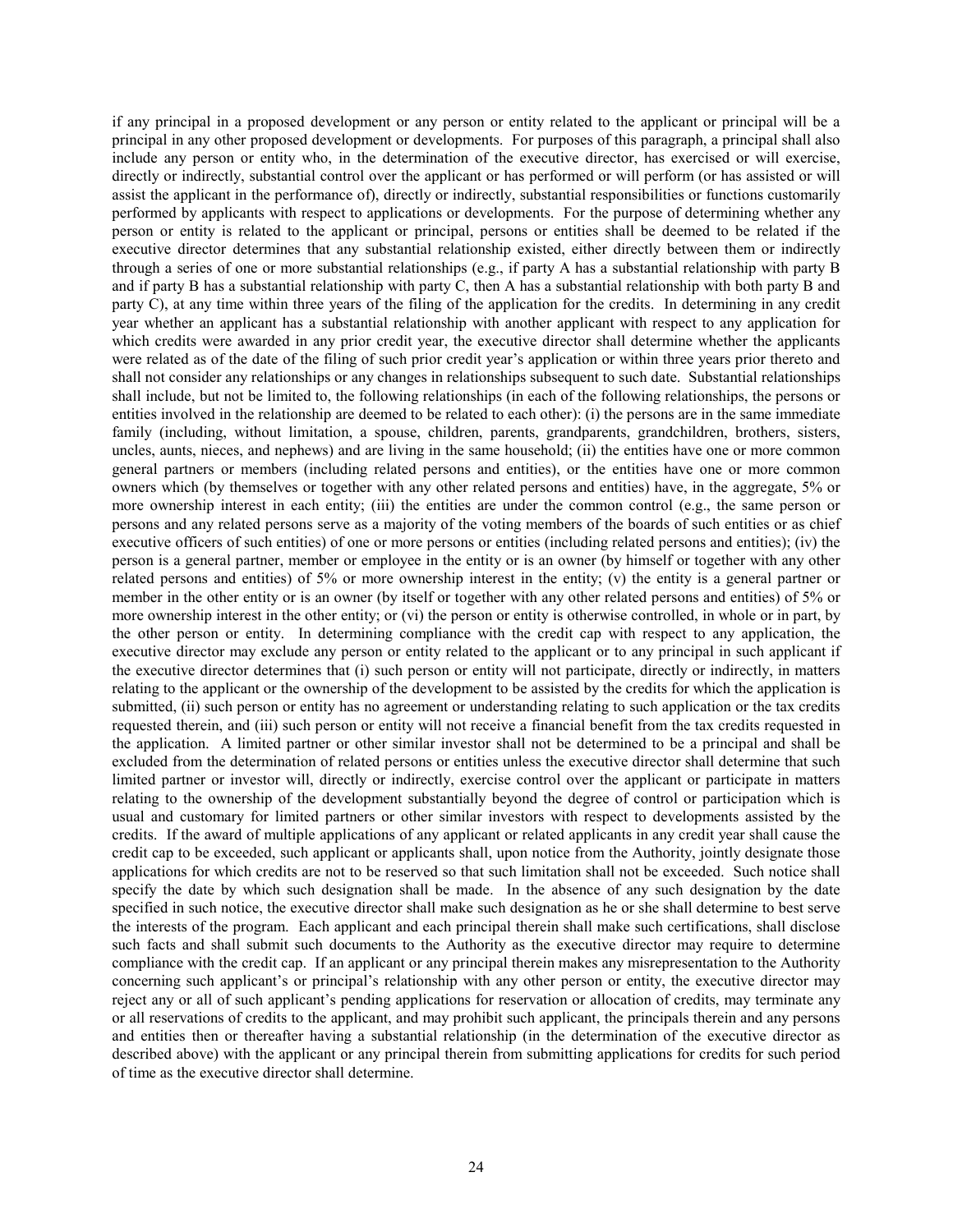Within a reasonable time after credits are reserved to any applicants' applications, the executive director shall notify each applicant for such reservations of credits either of the amount of credits reserved to such applicant's application (by issuing to such applicant a written binding commitment to allocate such reserved credits subject to such terms and conditions as may be imposed by the executive director therein, by the IRC and by this chapter) or, as applicable, that the applicant's application has been rejected or excluded or has otherwise not been reserved credits in accordance herewith. The written binding commitment shall prohibit any transfer, direct or indirect, of partnership interests (except those involving the admission of limited partners) prior to the placed-in-service date of the proposed development unless the transfer is consented to by the executive director. The written binding commitment shall further limit the developers' fees to the amounts established during the review of the applications for reservation of credits and such amounts shall not be increased unless consented to by the executive director. The executive director shall, as a condition to the binding commitment, require each applicant to obtain a market study, in form and substance satisfactory to the Authority, that shows adequate demand for the housing units to be produced by each applicant's proposed development.

If credits are reserved to any applicants for developments which have also received an allocation of credits from prior years, the executive director may reserve additional credits from the current year equal to the amount of credits allocated to such developments from prior years, provided such previously allocated credits are returned to the Authority. Any previously allocated credits returned to the Authority under such circumstances shall be placed into the credit pools from which the current year's credits are reserved to such applicants.

The executive director shall make a written explanation available to the general public for any allocation of housing credit dollar amount, which is not made in accordance with established priorities and selection criteria of the Authority.

The Authority's board shall review and consider the analysis and recommendation of the executive director for the reservation of credits to an applicant, and, if it concurs with such recommendation, it shall by resolution ratify the reservation by the executive director of the credits to the applicant, subject to such terms and conditions as it shall deem necessary or appropriate to assure compliance with the aforementioned binding commitment issued or to be issued to the applicant, the IRC and this chapter. If the board determines not to ratify a reservation of credits or to establish any such terms and conditions, the executive director shall so notify the applicant.

Subsequent to such ratification of the reservation of credits, the executive director may, in his discretion and without ratification or approval by the board, increase the amount of such reservation by an amount not to exceed 10% of the initial reservation amount.

The executive director may require the applicant to make a good faith deposit or to execute such contractual agreements providing for monetary or other remedies as it may require, or both, to assure that the applicant will comply with all requirements under the IRC, this chapter and the binding commitment (including, without limitation, any requirement to conform to all of the representations, commitments and information contained in the application for which points were assigned pursuant to 13 VAC 10-180-60 hereof). Upon satisfaction of all such aforementioned requirements (including any post-allocation requirements), such deposit shall be refunded to the applicant or such contractual agreements shall terminate, or both, as applicable.

If, as of the date the application is approved by the executive director, the applicant is entitled to an allocation of the credits under the IRC, this chapter and the terms of any binding commitment that the Authority would have otherwise issued to such applicant, the executive director may at that time allocate the credits to such qualified low income buildings or development without first providing a reservation of such credits. This provision in no way limits the authority of the executive director to require a good faith deposit or contractual agreement, or both, as described in the preceding paragraph, nor to relieve the applicant from any other requirements hereunder for eligibility for an allocation of credits. Any such allocation shall be subject to ratification by the board in the same manner as provided above with respect to reservations.

The executive director may require that applicants to whom credits have been reserved shall submit from time to time or at such specified times as he shall require, written confirmation and documentation as to the status of the proposed development and its compliance with the application, the binding commitment and any contractual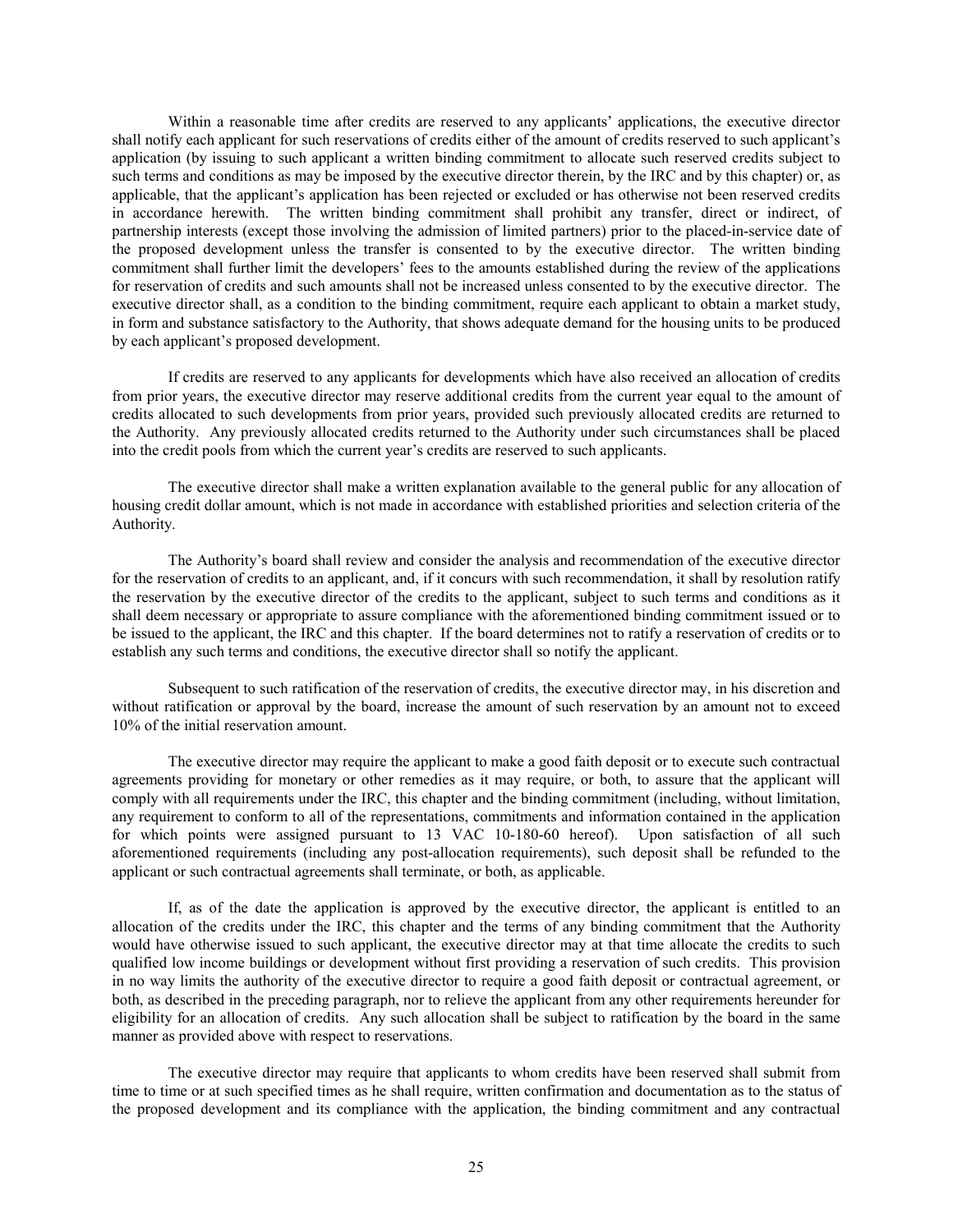agreements between the applicant and the Authority. If on the basis of such written confirmation and documentation as the executive director shall have received in response to such a request, or on the basis of such other available information, or both, the executive director determines any or all of the buildings in the development which were to become qualified low-income buildings will not do so within the time period required by the IRC or will not otherwise qualify for such credits under the IRC, this chapter or the binding commitment, then the executive director may terminate the reservation of such credits and draw on any good faith deposit. If, in lieu of or in addition to the foregoing determination, the executive director determines that any contractual agreements between the applicant and the Authority have been breached by the applicant, whether before or after allocation of the credits, he may seek to enforce any and all remedies to which the Authority may then be entitled under such contractual agreements.

The executive director may establish such deadlines for determining the ability of the applicant to qualify for an allocation of credits as he shall deem necessary or desirable to allow the Authority sufficient time, in the event of a reduction or termination of the applicant's reservation, to reserve such credits to other eligible applications and to allocate such credits pursuant thereto.

Any material changes to the development, as proposed in the application, occurring subsequent to the submission of the application for the credits therefor shall be subject to the prior written approval of the executive director. As a condition to any such approval, the executive director may, as necessary to comply with this chapter, the IRC, the binding commitment and any other contractual agreement between the Authority and the applicant, reduce the amount of credits applied for or reserved or impose additional terms and conditions with respect thereto. If such changes are made without the prior written approval of the executive director, he may terminate or reduce the reservation of such credits, impose additional terms and conditions with respect thereto, seek to enforce any contractual remedies to which the Authority may then be entitled, draw on any good faith deposit, or any combination of the foregoing.

In the event that any reservation of credits is terminated or reduced by the executive director under this section, he may reserve, allocate or carry over, as applicable, such credits in such manner as he shall determine consistent with the requirements of the IRC and this chapter.

Notwithstanding the provisions of this section 13-180-60, the executive director may make a reservation of credits, to any applicant that proposes a non-elderly development intended to serve people with disabilities and (i) provides rent subsidies or equivalent assistance in order to ensure occupancy by extremely low-income persons; (ii) conforms to HUD regulations interpreting the accessibility requirements of section 504 of the Rehabilitation Act; and (iii) will be actively marketed to people with disabilities in accordance with a plan submitted as part of the application for credits and approved by the executive director. Any such reservations made in any calendar year may be up to three percent of the Commonwealth's annual state housing credit ceiling for the applicable credit year. However, such reservation will be for credits from the Commonwealth's annual state housing credit ceiling from the following calendar year.

# **13 VAC 10-180-70. Allocation of credits.**

At such time as one or more of an applicant's buildings or an applicant's development which has received a reservation of credits is (i) placed in service or satisfies the requirements of  $\S$  42(h)(1)(E) of the IRC and (ii) meets all of the preallocation requirements of this chapter, the binding commitment and any other applicable contractual agreements between the applicant and the Authority, the applicant shall so advise the Authority, shall request the allocation of all of the credits so reserved or such portion thereof to which the applicant's buildings or development is then entitled under the IRC, this chapter, the binding commitment and the aforementioned contractual agreements, if any, and shall submit such application, certifications, legal and accounting opinions, evidence as to costs, a breakdown of sources and uses of funds, pro forma financial statements setting forth anticipated cash flows, and other documentation as the executive director shall require in order to determine that the applicant's buildings or development is entitled to such credits as described above. The applicant shall certify to the Authority the full extent of all federal, state and local subsidies, which apply (or which the applicant expects to apply) with respect to the buildings or the development.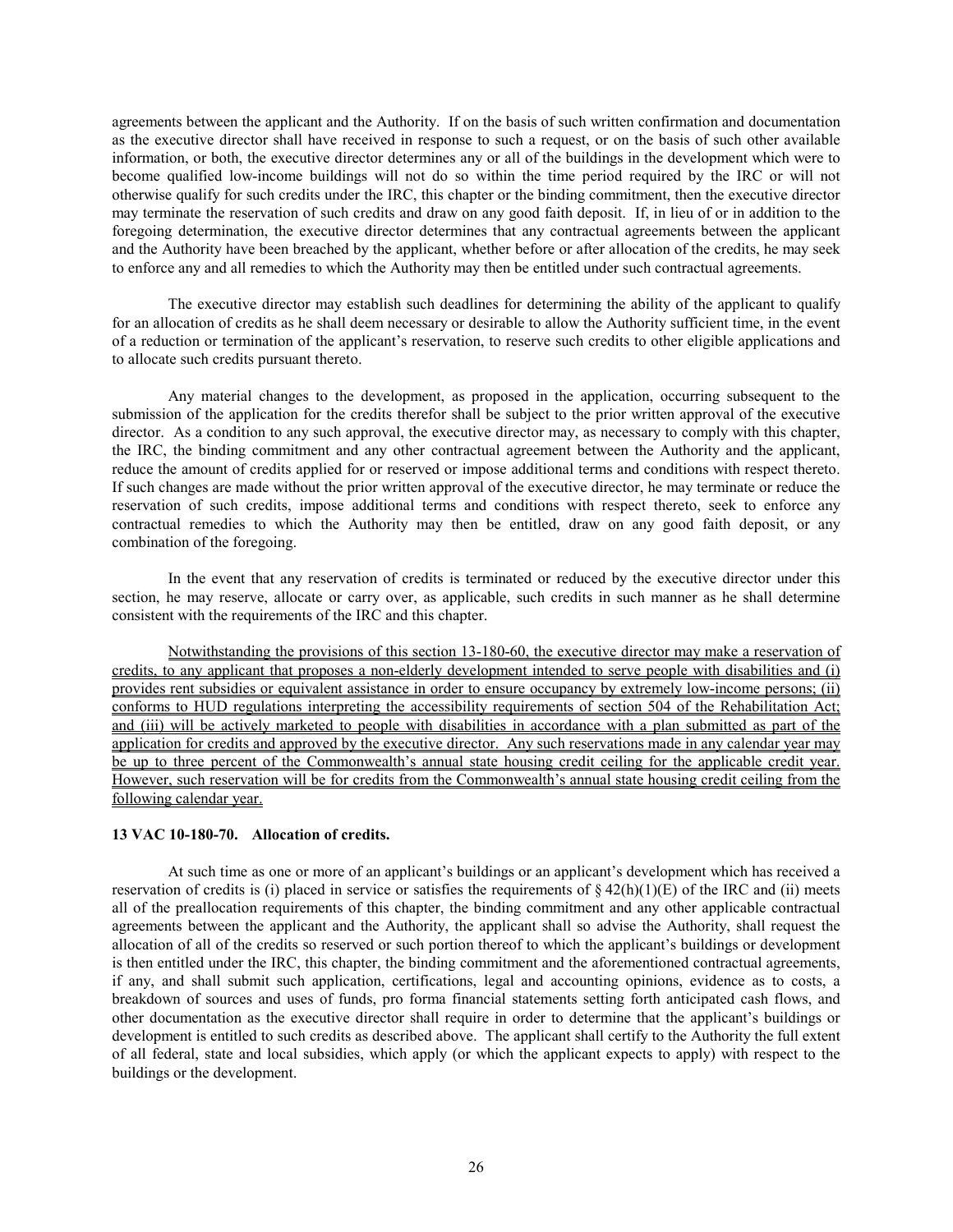As of the date of allocation of credits to any building or development and as of the date such building or such development is placed in service, the executive director shall determine the amount of credits to be necessary for the financial feasibility of the development and its viability as a qualified low-income housing development throughout the credit period under the IRC. In making such determinations, the executive director shall consider the sources and uses of the funds, the available federal, state and local subsidies committed to the development, the total financing planned for the development as well as the investment proceeds or receipts expected by the Authority to be generated with respect to the development and the percentage of the credit dollar amount used for development costs other than the costs of intermediaries. He shall also examine the development's costs, including developer's fees and other amounts in the application, for reasonableness and, if he determines that such costs or other amounts are unreasonably high, he shall reduce them to amounts that he determines to be reasonable. The executive director shall review the applicant's projected rental income, operating expenses and debt service for the credit period. The executive director may establish such criteria and assumptions as he shall then deem reasonable (or he may apply the criteria and assumptions he established pursuant to 13 VAC 10-180-60) for the purpose of making such determinations, including, without limitation, criteria as to the reasonableness of fees and profits and assumptions as to the amount of net syndication proceeds to be received (based upon such percentage of the credit dollar amount used for development costs, other than the costs of intermediaries, as the executive director shall determine to be reasonable for the proposed development), increases in the market value of the development, and increases in operating expenses, rental income and, in the case of applications without firm financing commitments (as defined in 13 VAC 10-180-60 hereinabove) at fixed interest rates, debt service on the proposed mortgage loan. The amount of credits allocated to the applicant shall in no event exceed such amount as so determined by the executive director by more than a de minimis amount of not more than \$100.

Prior to allocating credits to an applicant, the executive director shall require the applicant to execute and deliver to the Authority a valid IRS Form 8821, Tax Information Authorization, naming the Authority as the appointee to receive tax information. The Forms 8821 of all applicants will be forwarded to the IRS, which will authorize the IRS to furnish the Authority with all IRS information pertaining to the applicants' developments, including audit findings and assessments.

Prior to allocating the credits to an applicant, the executive director shall require the applicant to execute, deliver and record among the land records of the appropriate jurisdiction or jurisdictions an extended low-income housing commitment in accordance with the requirements of the IRC. Such commitment shall require that the applicable fraction (as defined in the IRC) for the buildings for each taxable year in the extended use period (as defined in the IRC) will not be less than the applicable fraction specified in such commitment and which prohibits both (i) the eviction or the termination of tenancy (other than for good cause) of an existing tenant of a low-income unit and (ii) any increase in the gross rent with respect to such unit not otherwise permitted under the IRC. The amount of credits allocated to any building shall not exceed the amount necessary to support such applicable fraction, including any increase thereto pursuant to  $\S 42(f)(3)$  of the IRC reflected in an amendment to such commitment. The commitment shall provide that the extended use period will end on the day 15 years after the close of the compliance period (as defined in the IRC) or on the last day of any longer period of time specified in the application during which low-income housing units in the development will be occupied by tenants with incomes not in excess of the applicable income limitations; provided, however, that the extended use period for any building shall be subject to termination, in accordance with the IRC, (i) on the date the building is acquired by foreclosure or instrument in lieu thereof unless a determination is made pursuant to the IRC that such acquisition is part of an agreement with the current owner thereof, a purpose of which is to terminate such period or (ii) the last day of the one-year period following the written request by the applicant as specified in the IRC (such period in no event beginning earlier than the end of the fourteenth year of the compliance period) if the Authority is unable to present during such one-year period a qualified contract (as defined in the IRC) for the acquisition of the building by any person who will continue to operate the low-income portion thereof as a qualified low-income building. In addition, such termination shall not be construed to permit, prior to close of the three-year period following such termination, the eviction or termination of tenancy of any existing tenant of any low-income housing unit other than for good cause or any increase in the gross rents over the maximum rent levels then permitted by the IRC with respect to such low-income housing units. Such commitment shall also contain such other terms and conditions as the executive director may deem necessary or appropriate to assure that the applicant and the development conform to the representations, commitments and information in the application and comply with the requirements of the IRC and this chapter. Such commitment shall be a restrictive covenant on the buildings binding on all successors to the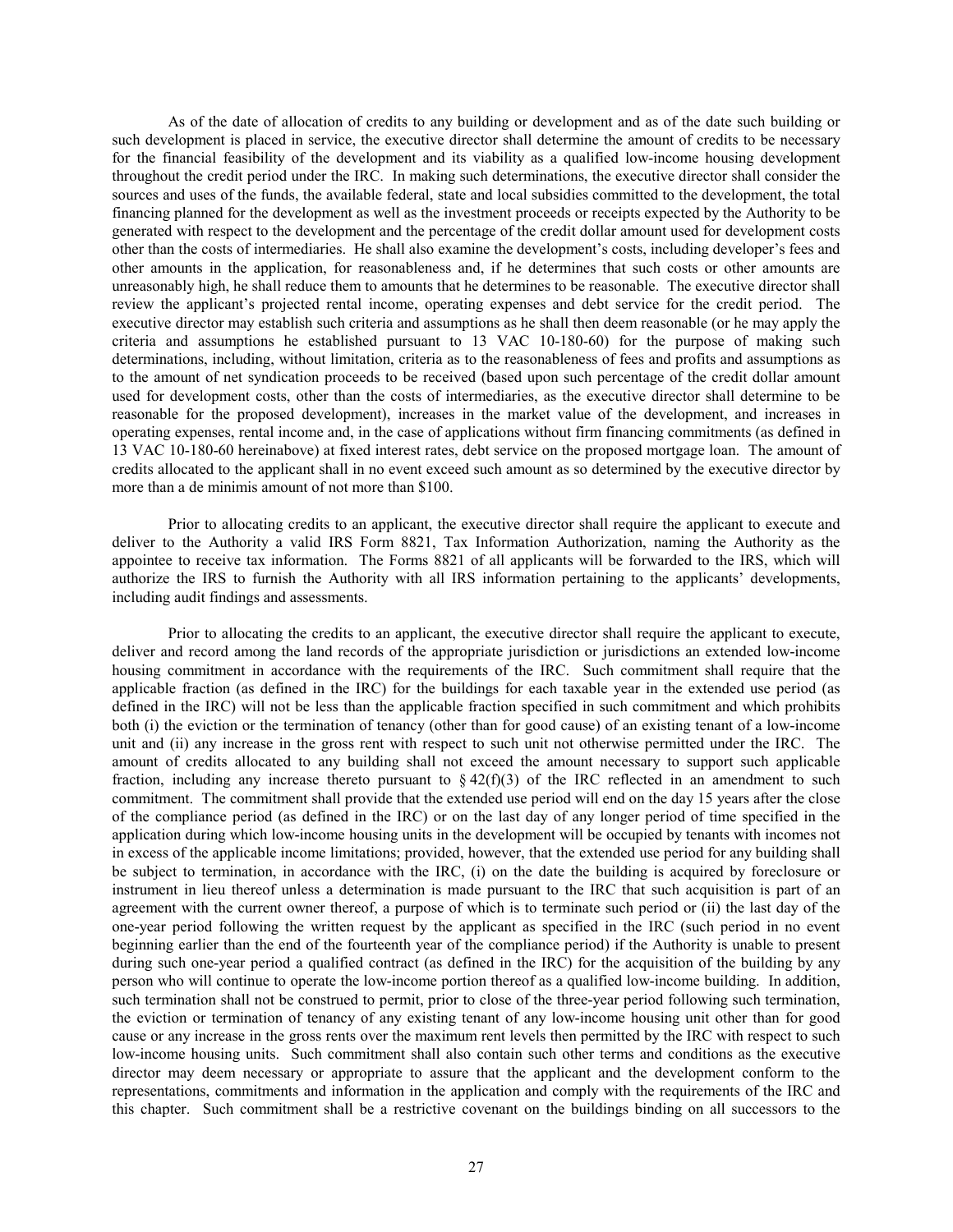applicant and shall be enforceable in any state court of competent jurisdiction by individuals (whether prospective, present or former occupants) who meet the applicable income limitations under the IRC.

In accordance with the IRC, the executive director may, for any calendar year during the project period (as defined in the IRC), allocate credits to a development, as a whole, which contains more than one building. Such an allocation shall apply only to buildings placed in service during or prior to the end of the second calendar year after the calendar year in which such allocation is made, and the portion of such allocation allocated to any building shall be specified not later than the close of the calendar year in which such building is placed in service. Any such allocation shall be subject to satisfaction of all requirements under the IRC.

If the executive director determines that the buildings or development is so entitled to the credits, he shall allocate the credits (or such portion thereof to which he deems the buildings or the development to be entitled) to the applicant's qualified low-income buildings or to the applicant's development in accordance with the requirements of the IRC. If the executive director shall determine that the applicant's buildings or development is not so entitled to the credits, he shall not allocate the credits and shall so notify the applicant within a reasonable time after such determination is made. In the event that any such applicant shall not request an allocation of all of its reserved credits or whose buildings or development shall be deemed by the executive director not to be entitled to any or all of its reserved credits, the executive director may reserve or allocate, as applicable, such unallocated credits to the buildings or developments of other qualified applicants at such time or times and in such manner as he shall determine consistent with the requirements of the IRC and this chapter.

The executive director may prescribe (i) such deadlines for submissions of requests for allocations of credits for any calendar year as he deems necessary or desirable to allow sufficient processing time for the Authority to make such allocations within such calendar year and (ii) such deadlines for satisfaction of all preallocation requirements of the IRC the binding commitment, any contractual agreements between the Authority and the applicant and this chapter as he deems necessary or desirable to allow the Authority sufficient time to allocate to other eligible applicants any credits for which the applicants fail to satisfy such requirements.

The executive director may make the allocation of credits subject to such terms, as he may deem necessary or appropriate to assure that the applicant and the development comply with the requirements of the IRC.

The executive director may also (to the extent not already required under 13 VAC 10-180-60 hereof) require that all applicants make such good faith deposits or execute such contractual agreements with the Authority as the executive director may require with respect to the credits, (i) to ensure that the buildings or development are completed in accordance with the binding commitment, including all of the representations made in the application for which points were assigned pursuant to 13 VAC 10-180-60 hereof and (ii) only in the case of any buildings or development which are to receive an allocation of credits hereunder and which are to be placed in service in any future year, to assure that the buildings or the development will be placed in service as a qualified low-income housing project (as defined in the IRC) in accordance with the IRC and that the applicant will otherwise comply with all of the requirements under the IRC.

In the event that the executive director determines that a development for which an allocation of credits is made shall not become a qualified low-income housing project (as defined in the IRC) within the time period required by the IRC or the terms of the allocation or any contractual agreements between the applicant and the Authority, the executive director may terminate the allocation and rescind the credits in accordance with the IRC and, in addition, may draw on any good faith deposit and enforce any of the Authority's rights and remedies under any contractual agreement. An allocation of credits to an applicant may also be canceled with the mutual consent of such applicant and the executive director. Upon the termination or cancellation of any credits, the executive director may reserve, allocate or carry over, as applicable, such credits in such manner, as he shall determine consistent with the requirements of the IRC and this chapter.

# **13 VAC 10-180-80. Reservation and allocation of additional credits.**

Prior to the initial determination of the qualified basis (as defined in the IRC) of the qualified low-income buildings of a development pursuant to the IRC, an applicant to whose buildings' credits have been reserved may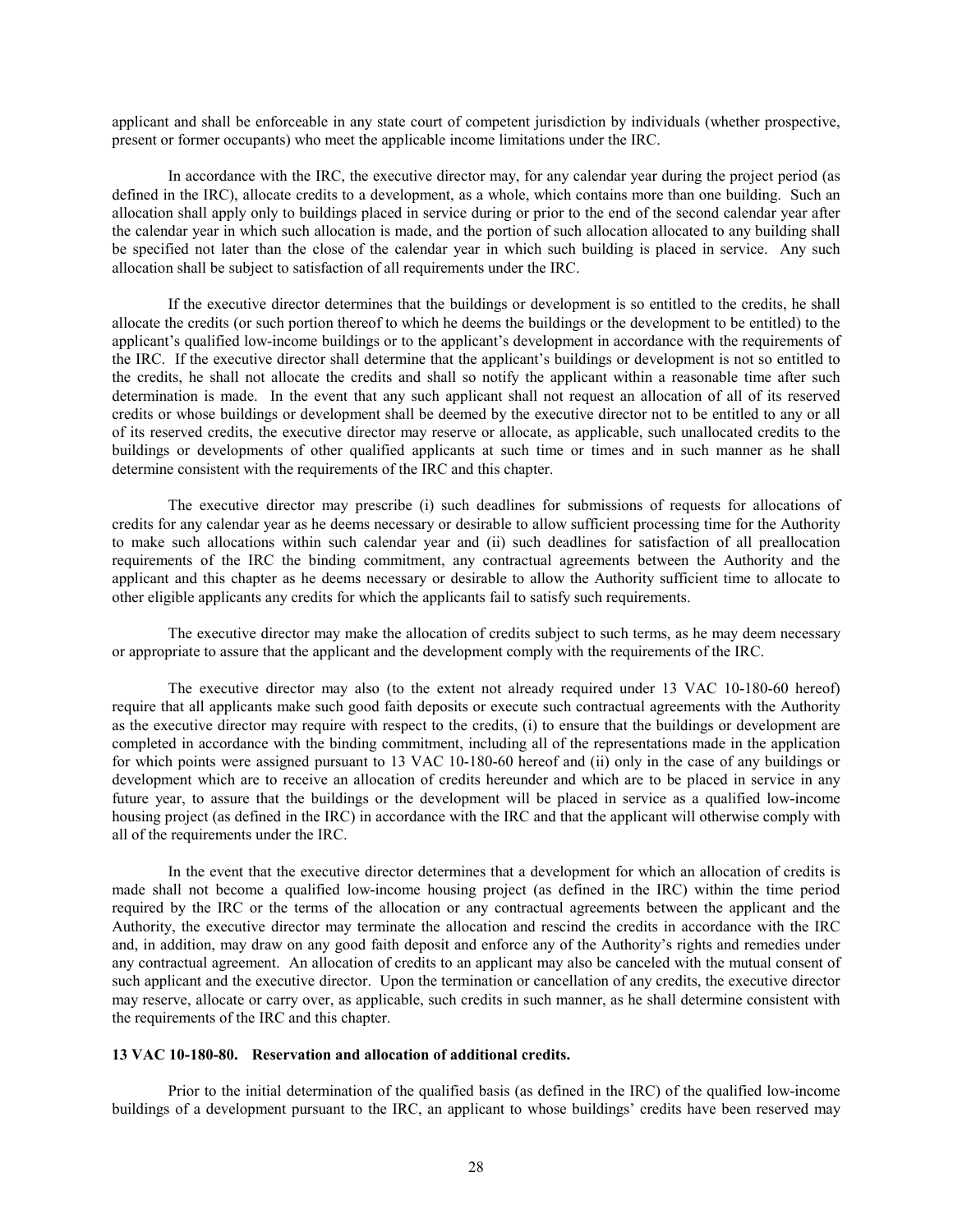submit an application for a reservation of additional credits. Subsequent to such initial determination of the qualified basis, the applicant may submit an application for an additional allocation of credits by reason of an increase in qualified basis based on an increase in the number of low-income housing units or in the amount of floor space of the low-income housing units. Any application for an additional allocation of credits shall include such information, opinions, certifications and documentation as the executive director shall require in order to determine that the applicant's buildings or development will be entitled to such additional credits under the IRC and this chapter. The application shall be submitted, reviewed, ranked and selected by the executive director in accordance with the provisions of 13 VAC 10-180-60 hereof, and any allocation of credits shall be made in accordance with § 10-180-70 hereof. For the purposes of such review, ranking and selection and the determinations to be made by the executive director under the rules and regulations as to the financial feasibility of the development and its viability as a qualified low-income development during the credit period, the amount of credits previously reserved to the application or allocated to the buildings or development (or, in the case of any development or building to be financed by certain tax-exempt bonds in an amount so as not to require an allocation of credits hereunder, the amount of credit which may be claimed by the applicant) shall be included with the amount of such credits so requested.

# **13 VAC 10-180-90. Monitoring for IRS Compliance.**

A. Federal law requires the Authority to monitor developments receiving credits for compliance with the requirements of § 42 of the IRC and notify the IRS of any noncompliance of which it becomes aware. Compliance with the requirements of § 42 of the IRC is the responsibility of the owner of the building for which the credit is allowable. The monitoring requirements set forth hereinbelow are to qualify the Authority's allocation plan of credits. The Authority's obligation to monitor for compliance with the requirements of  $\S 42$  of the IRC does not make the Authority liable for an owner's noncompliance, nor does the Authority's failure to discover any noncompliance by an owner excuse such noncompliance.

B. The owner of a low-income housing development must keep records for each qualified low-income building in the development that show for each year in the compliance period:

- 1. The total number of residential rental units in the building (including the number of bedrooms and the size in square feet of each residential rental unit).
- 2. The percentage of residential rental units in the building that are low-income units.
- 3. The rent charged on each residential rental unit in the building (including any utility allowances).
- 4. The number of occupants in each low-income unit, but only if rent is determined by the number of occupants in each unit under  $\S 42(g)(2)$  of IRC (as in effect before the amendments made by the Revenue Reconciliation Act of 1989).
- 5. The low-income unit vacancies in the building and information that shows when, and to whom, the next available units were rented.
- 6. The annual income certification of each low-income tenant per unit.
- 7. Documentation to support each low-income tenant's income certification (for example, a copy of the tenant's federal income tax return, Forms W-2, or verifications of income from third parties such as employers or state agencies paying unemployment compensation). Tenant income is calculated in a manner consistent with the determination of annual income under section 8 of the United States Housing Act of 1937 ("section 8"), not in accordance with the determination of gross income for federal income tax liability. In the case of a tenant receiving housing assistance payments under section 8, the documentation requirement of this subdivision 7 is satisfied if the public housing authority provides a statement to the building owner declaring that the tenant's income does not exceed the applicable income limit under  $\S$  42(g) of the IRC.
- 8. The eligible basis and qualified basis of the building at the end of the first year of the credit period.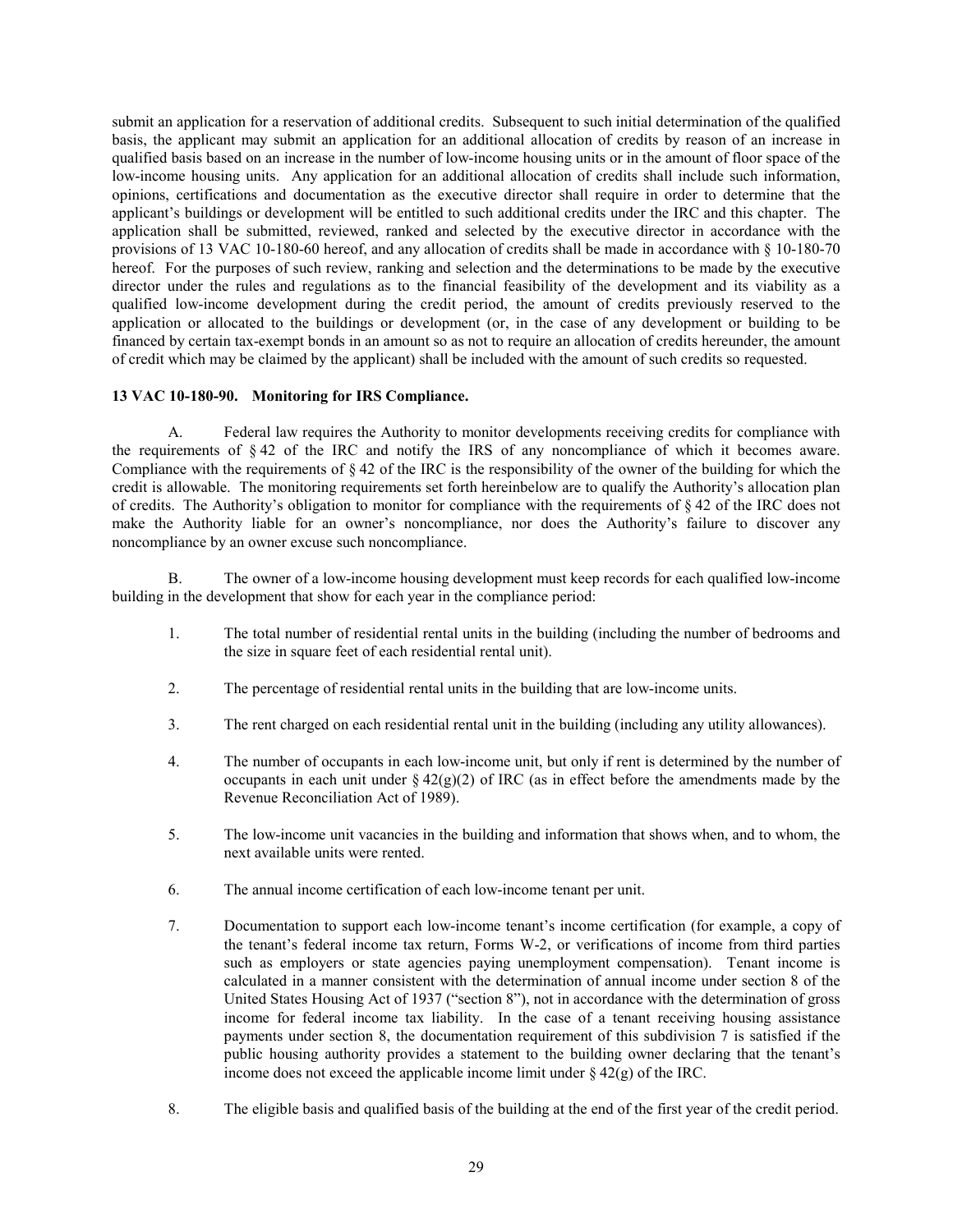9. The character and use of the nonresidential portion of the building included in the building's eligible basis under  $\S 42(d)$  of the IRC (e.g., tenant facilities that are available on a comparable basis to all tenants and for which no separate fee is charged for use of the facilities, or facilities reasonably required by the development).

The owner of a low-income housing development must retain the records described in this subsection B for at least 6 years after the due date (with extensions) for filing the federal income tax return for that year. The records for the first year of the credit period, however, must be retained for at least 6 years beyond the due date (with extensions) for filing the federal income tax return for the last year of the compliance period of the building.

In addition, the owner of a low-income housing development must retain any original local health, safety, or building code violation reports or notices issued by the Commonwealth or local government (as described in subdivision C.6. below) for the Authority's inspection. Retention of the original violation reports or notices is not required once the Authority reviews the violation reports or notices and completes its inspection, unless the violation remains uncorrected.

C. The owner of a low-income housing development must certify annually to the Authority, on the form prescribed by the Authority, that, for the preceding 12-month period:

- 1. The development met the requirements of the 20-50 test under  $\S 42(g)(1)(A)$  of the IRC or the 40-60 test under §  $42(g)(2)(B)$  of the IRC, whichever minimum set-aside test was applicable to the development.
- 2. There was no change in the applicable fraction (as defined in  $\S 42(c)(1)(B)$  of the IRC) of any building in the development, or that there was a change, and a description of the change.
- 3. The owner has received an annual income certification from each low-income tenant, and documentation to support that certification; or, in the case of a tenant receiving section 8 housing assistance payments, the statement from a public housing authority described in subdivision 7 of subsection B (unless the owner has obtained a waiver from the IRS pursuant to  $\S 42(g)(8)(B)$  of IRC).
- 4. Each low-income unit in the development was rent-restricted under  $\S 42(g)(2)$  of the IRC.
- 5. All units in the development were for use by the general public (as defined in IRS Regulation § 1.42-9), and that no finding of discrimination under the Fair Housing Act has occurred for the development. (A finding of discrimination includes an adverse final decision by the Secretary of HUD, 24 CFR 180.680, an adverse final decision by a substantially equivalent state or local fair housing agency, 42 U.S.C. 3616(a)(1), or adverse judgment from federal court.)
- 6. Each building in the development was suitable for occupancy, taking into account local health, safety, and building codes (or other habitability standards), and that the Commonwealth or local government unit responsible for making local health, safety, and building code inspections did not issue a violation report for any building or low-income unit in the development. (If a violation report or notice was issued by the governmental unit, the owner must attach a statement summarizing the violation report or notice or a copy of the violation report or notice to the annual certification. In addition the owner must state whether the violation has been corrected.)
- 7. There was no change in the eligible basis (as defined in  $\S 42(d)$  of the IRC) of any building in the development, or if there was a change, the nature of the change (e.g., a common area has become commercial space, or a fee is now charged for a tenant facility formerly provided without charge).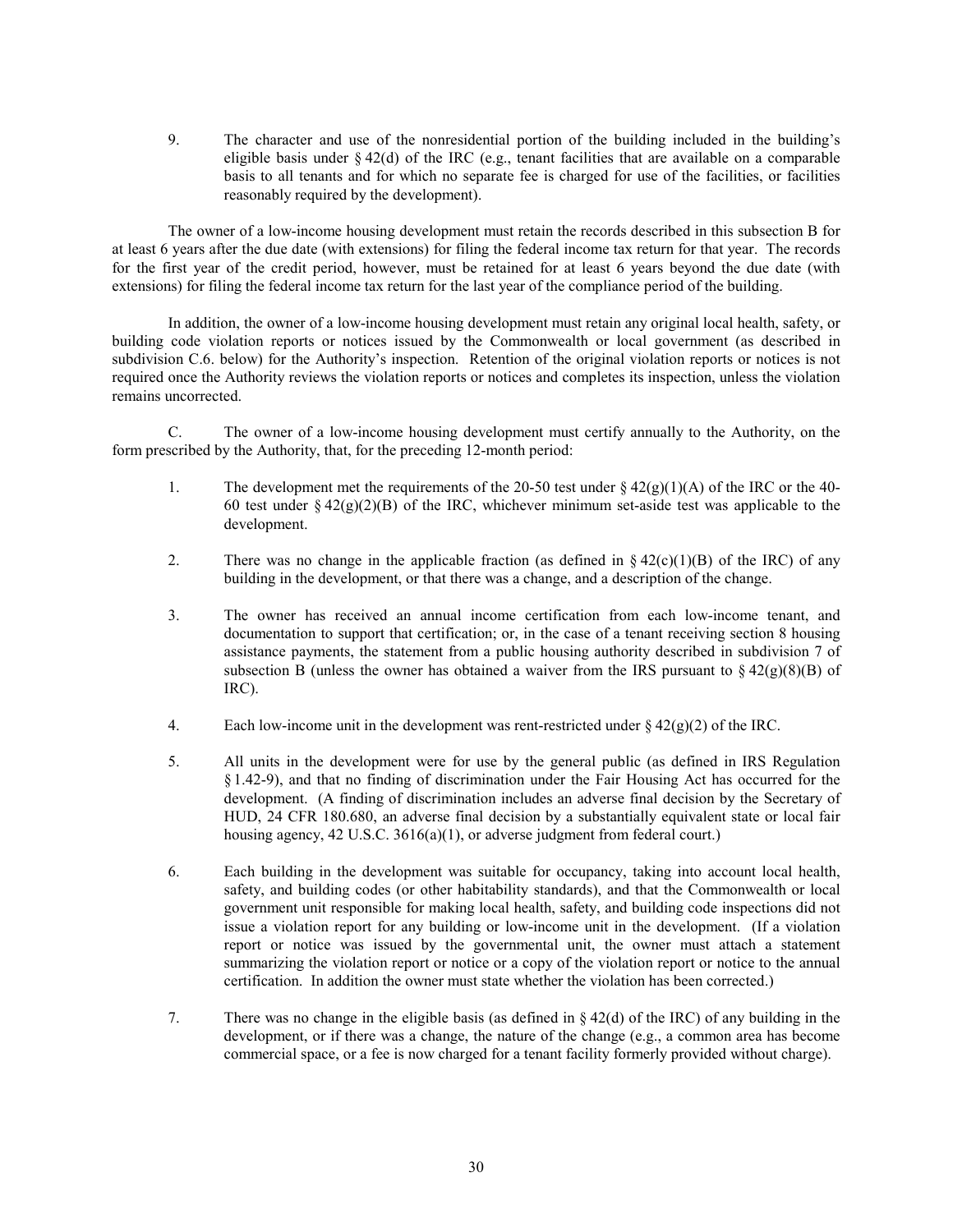- 8. All tenant facilities included in the eligible basis under  $\S 42(d)$  of the IRC of any building in the development, such as swimming pools, other recreational facilities, and parking areas, were provided on a comparable basis without charge to all tenants in the building.
- 9. If a low-income unit in the development became vacant during the year, that reasonable attempts were or are being made to rent that unit or the next available unit of comparable or smaller size to tenants having a qualifying income before any units in the development were or will be rented to tenants not having a qualifying income.
- 10. If the income of tenants of a low-income unit in the development increased above the limit allowed in §  $42(g)(2)(D)(ii)$  of the IRC, the next available unit of comparable or smaller size in the development was or will be rented to tenants having a qualifying income.
- 11. An extended low-income housing commitment as described in  $\S 42(h)(6)$  of the IRC was in effect (for buildings subject to  $\S 7108(c)(1)$  of the Omnibus Budget Reconciliation Act of 1989).
- 12. All units in the development were used on a nontransient basis (except for transitional housing for the homeless provided under  $\S 42(i)(3)(B(iii))$  of the IRC or single-room-occupancy units rented on a month-by-month basis under  $\S 42(i)(3)(B)(iv)$  of the IRC).

Such certifications shall be made annually covering each year of the compliance period and must be made under the penalty of perjury.

In addition, each owner of a low-income housing development must provide to the Authority, on a form prescribed by the Authority, a certification containing such information necessary for the Commonwealth to determine the eligibility of tax credits for the first year of the development's compliance period.

D. The Authority will review each certification set forth in subsection C of this section for compliance with the requirements of § 42 of the IRC. Also, the Authority will conduct on-site inspections of all the buildings in the development by the end of the second calendar year following the year the last building in the development is placed in service and, for at least 20% of the development's low-income housing units, inspect the low-income certification, the documentation the owner has received to support that certification, and the rent record for the tenants in those units. In addition, at least once every three years, the Authority will conduct on-site inspections of all the buildings in each low-income housing developments and, for at least 20% of the development's low-income units, inspect the units, the low-income certifications, the documentation the owner has received to support the certifications, and the rent record for the tenants in those units. The Authority will determine which low-income housing developments will be reviewed in a particular year and which tenant's records are to be inspected.

In addition, the Authority, at its option, may request an owner of a low-income housing development not selected for the review procedure set forth above in a particular year to submit to the Authority for compliance review copies of the annual income certifications, the documentation such owner has received to support those certifications and the rent record for each low-income tenant of the low-income units in their development.

All low-income housing developments may be subject to review at any time during the compliance period.

E. The Authority has the right to perform, and each owner of a development receiving credits shall permit the performance of, an on-site inspection of any low-income housing development through the end of the compliance period of the building. The inspection provision of this subsection E is separate from the review of lowincome certifications, supporting documents and rent records under subsection D of this section.

The owner of a low-income housing development should notify the Authority when the development is placed in service. The Authority reserves the right to inspect the property prior to issuing IRS Form 8609 to verify that the development conforms to the representations made in the Application for Reservation and Application for Allocation.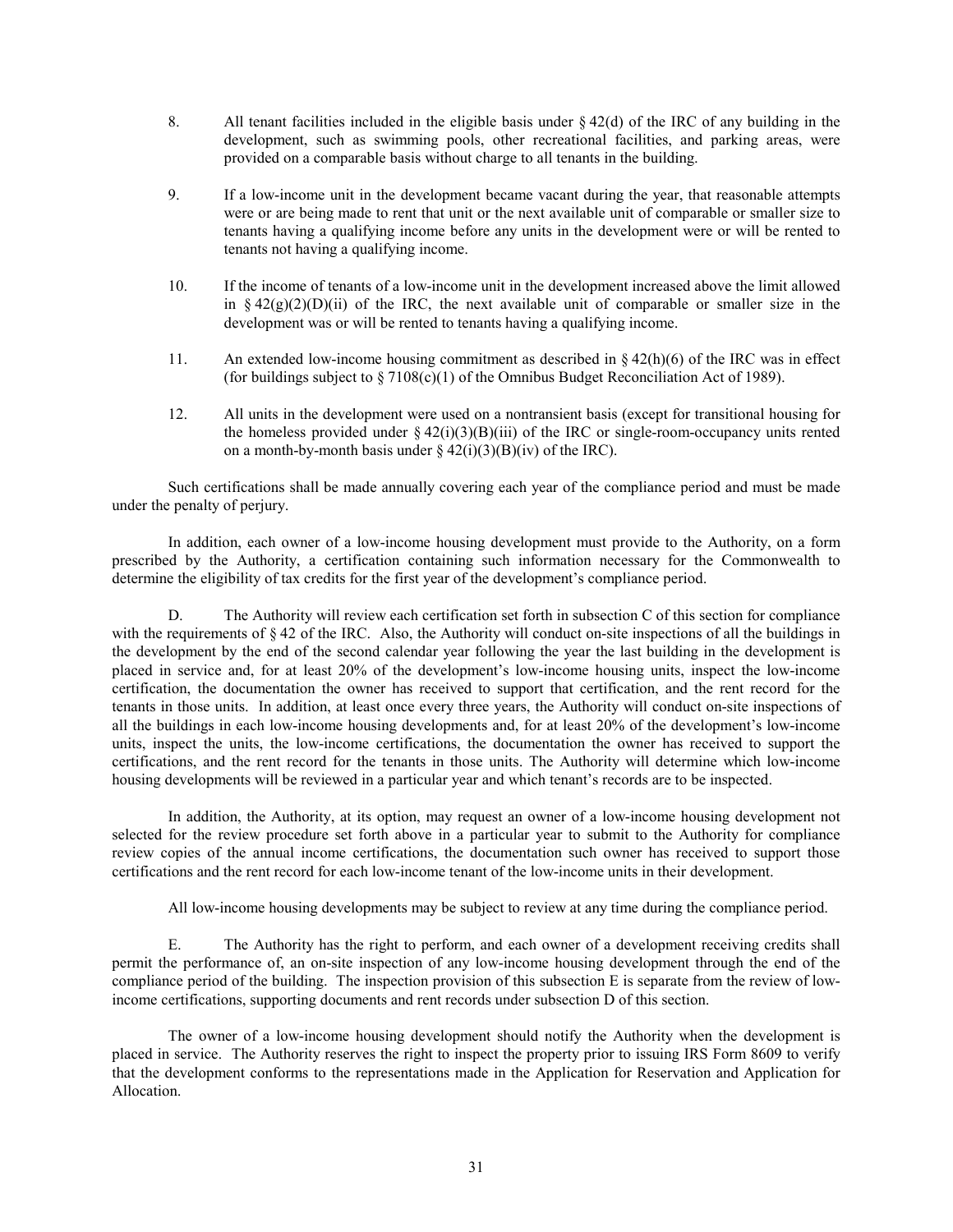F. The Authority will provide written notice to the owner of a low-income housing development if the Authority does not receive the certification described in subsection C of this section, or does not receive or is not permitted to inspect the tenant income certifications, supporting documentation, and rent records described in subsection D of this section or discovers by inspection, review, or in some other manner, that the development is not in compliance with the provisions of § 42 of the IRC.

Such written notice will set forth a correction period which shall be that period specified by the Authority during which an owner must supply any missing certifications and bring the development into compliance with the provisions of § 42 of the IRC. The Authority will set the correction period for a time not to exceed 90 days from the date of such notice to the owner. The Authority may extend the correction period for up to 6 months, but only if the Authority determines there is good cause for granting the extension.

The Authority will file Form 8823, "Low-Income Housing Credit Agencies Report of Noncompliance," with the IRS no later than 45 days after the end of the correction period (as described above, including any permitted extensions) and no earlier than the end of the correction period, whether or not the noncompliance or failure to certify is corrected. The Authority must explain on Form 8823 the nature of the noncompliance or failure to certify and indicate whether the owner has corrected the noncompliance or failure to certify. Any change in either the applicable fraction or eligible basis under subdivisions 2 and 7 of subsection C of this section, respectively, that results in a decrease in the qualified basis of the development under  $\S 42(c)(1)(A)$  of the IRC is noncompliance that must be reported to the IRS under this subsection F. If the Authority reports on Form 8823 that a building is entirely out of compliance and will not be in compliance at any time in the future, the Authority need not file Form 8823 in subsequent years to report that building's noncompliance.

The Authority will retain records of noncompliance or failure to certify for 6 years beyond the Authority's filing of the respective Form 8823. In all other cases, the Authority must retain the certifications and records described in subsection C of this section for 3 years from the end of the calendar year the Authority receives the certifications and records.

G. If the Authority decides to enter into the agreements described below, the review requirements under subsection D of this section will not require owners to submit, and the Authority is not required to review, the tenant income certifications, supporting documentation and rent records for buildings financed by Rural Development under the § 515 program, or buildings of which 50% or more of the aggregate basis (taking into account the building and the land) is financed with the proceeds of obligations the interest on which is exempt from tax under § 103 (tax-exempt bonds). In order for a monitoring procedure to except these buildings, the Authority must enter into an agreement with Rural Development or tax-exempt bond issuer. Under the agreement, Rural Development or tax-exempt bond issuer must agree to provide information concerning the income and rent of the tenants in the building to the Authority. The Authority may assume the accuracy of the information provided by Rural Development or the tax-exempt bond issuer without verification. The Authority will review the information and determine that the income limitation and rent restriction of  $\S 42(g)(1)$  and (2) of the IRC are met. However, if the information provided by Rural Development or tax-exempt bond issuer is not sufficient for the Authority to make this determination, the Authority will request the necessary additional income or rent information from the owner of the buildings. For example, because Rural Development determines tenant eligibility based on its definition of "adjusted annual income," rather than "annual income" as defined under Section 8, the Authority may have to calculate the tenant's income for purposes of § 42 of the IRC and may need to request additional income information from the owner.

H. The owners of low-income housing developments must pay to the Authority such fees in such amounts and at such times as the Authority shall reasonably require the owners to pay in order to reimburse the Authority for the costs of monitoring compliance with § 42 of the IRC.

I. The owners of low-income housing developments that have submitted an IRS Forms 8821, Tax Information Authorization, naming the Authority as the appointee to receive tax information on such owners shall submit from time to time renewals of such Forms 8821 as required by the Authority throughout the extended use period.